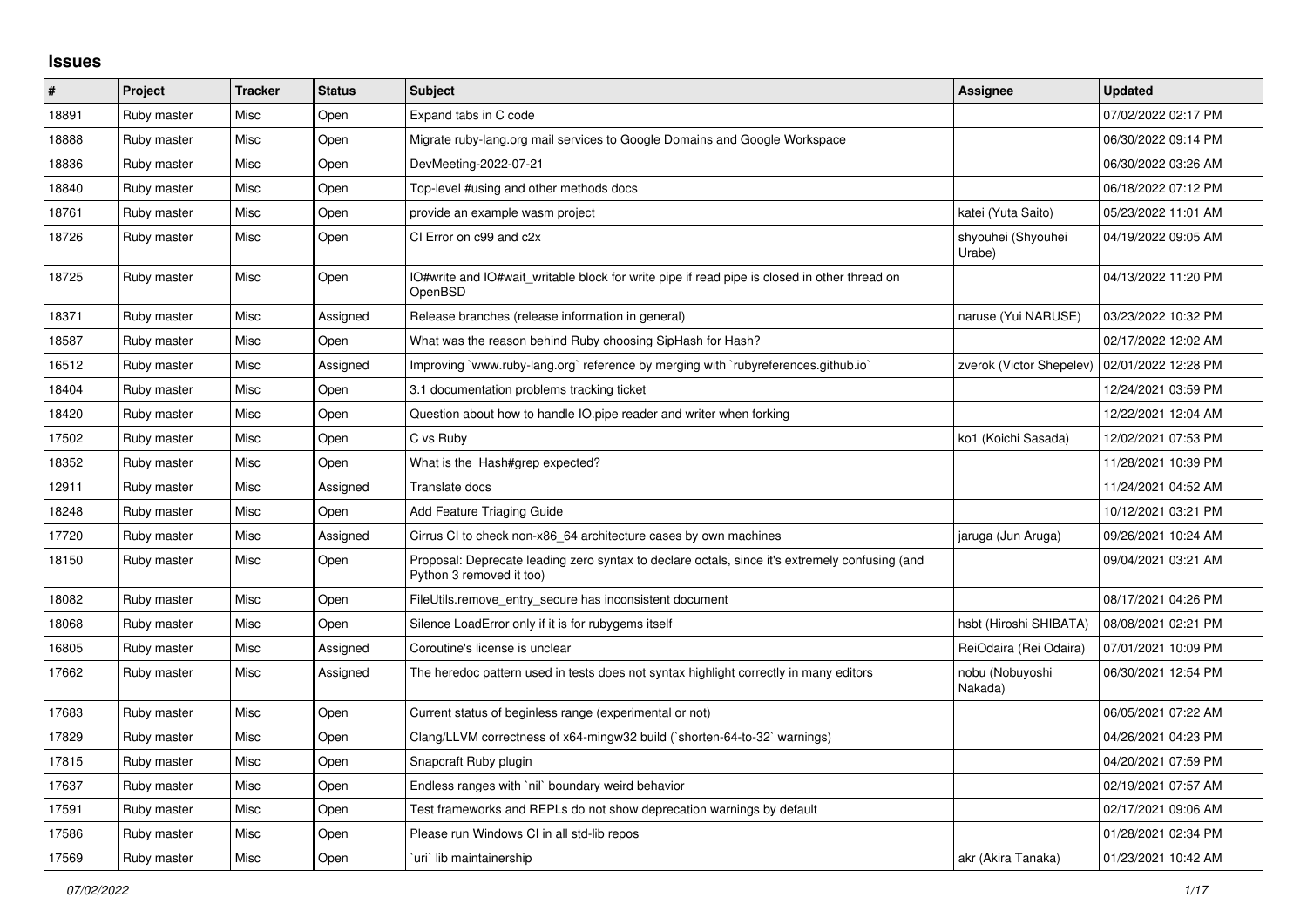| $\vert$ # | Project     | <b>Tracker</b> | <b>Status</b> | Subject                                                                                                     | Assignee                       | <b>Updated</b>      |
|-----------|-------------|----------------|---------------|-------------------------------------------------------------------------------------------------------------|--------------------------------|---------------------|
| 17565     | Ruby master | Misc           | Open          | Prefer use of access(2) in rb_file_load_ok() to check for existence of require'd files                      |                                | 01/21/2021 08:52 PM |
| 16436     | Ruby master | Misc           | Open          | hash missing #last method, make it not so consistent (it has #first)                                        |                                | 01/06/2021 09:47 AM |
| 17422     | Ruby master | Misc           | Open          | 3.0 documentation problems tracking ticket                                                                  |                                | 12/24/2020 12:51 PM |
| 17399     | Ruby master | Misc           | Open          | Are endless methods experimental?                                                                           |                                | 12/22/2020 07:05 PM |
| 17390     | Ruby master | Misc           | Open          | Class and method-level docs for Ractor                                                                      |                                | 12/13/2020 06:33 PM |
| 17376     | Ruby master | Misc           | Assigned      | Reduce number of GitHub Actions                                                                             | shyouhei (Shyouhei<br>Urabe)   | 12/10/2020 11:50 AM |
| 17309     | Ruby master | Misc           | Open          | URI.escape being deprecated, yet there is no replacement                                                    |                                | 11/11/2020 12:52 AM |
| 17199     | Ruby master | Misc           | Open          | id outputed by inspect and to_s output does not allow to find actual object_id and vice-versa               |                                | 10/20/2020 09:35 PM |
| 17174     | Ruby master | Misc           | Open          | 'Error relocating, symbol not found" error when compiling a native extension on Alpine with Ruby<br>$>=2.4$ |                                | 10/06/2020 11:19 AM |
| 17154     | Ruby master | Misc           | Open          | Update Pathname Documentation to Clarify Expected Behavior                                                  | akr (Akira Tanaka)             | 09/05/2020 01:18 PM |
| 17137     | Ruby master | Misc           | Open          | Cooperation on maintaining official docker ruby images                                                      |                                | 09/02/2020 05:03 PM |
| 17053     | Ruby master | Misc           | Open          | RDoc for Hash Keys                                                                                          |                                | 07/28/2020 01:21 AM |
| 16747     | Ruby master | Misc           | Assigned      | Repository reorganization request                                                                           | nobu (Nobuyoshi<br>Nakada)     | 05/22/2020 01:30 PM |
| 16895     | Ruby master | Misc           | Open          | Request for cooperation: Try your applications/libraries with master branch and debug options               |                                | 05/15/2020 11:51 PM |
| 16803     | Ruby master | Misc           | Open          | Discussion: those internal macros reside in public API headers                                              |                                | 05/14/2020 12:27 PM |
| 16750     | Ruby master | Misc           | Open          | Change typedef of VALUE for better type checking                                                            |                                | 04/03/2020 02:34 AM |
| 16678     | Ruby master | Misc           | Open          | Array#values_at has unintuitive behavior when supplied a range starting with negative index                 |                                | 03/09/2020 02:06 PM |
| 16671     | Ruby master | Misc           | Open          | <b>BASERUBY</b> version policy                                                                              |                                | 03/05/2020 01:11 AM |
| 16659     | Ruby master | Misc           | Open          | Documentation on Regexp missing for absence pattern (?~pat)                                                 |                                | 02/27/2020 04:16 PM |
| 16630     | Ruby master | Misc           | Assigned      | Deprecate pub/ruby/*snapshot* and use pub/ruby/snapshot/* instead                                           | matz (Yukihiro<br>Matsumoto)   | 02/27/2020 09:52 AM |
| 16629     | Ruby master | Misc           | Open          | ruby-loco now built & saved on GitHub, both mingw & mswin builds                                            |                                | 02/12/2020 01:53 PM |
| 16487     | Ruby master | Misc           | Open          | Potential for SIMD usage in ruby-core                                                                       |                                | 01/16/2020 05:25 AM |
| 16507     | Ruby master | Misc           | Open          | =~ vs include? or match?                                                                                    |                                | 01/12/2020 11:27 PM |
| 16464     | Ruby master | Misc           | Open          | Which core objects should support deconstruct/deconstruct_keys?                                             |                                | 12/30/2019 07:54 AM |
| 16408     | Ruby master | Misc           | Open          | Ruby docs list incorrect method signatures for PTY::getpty/PTY::spawn                                       |                                | 12/12/2019 05:12 PM |
| 16396     | Ruby master | Misc           | Open          | What is the reason for this behaviour of Find.find?                                                         |                                | 12/09/2019 02:51 PM |
| 16188     | Ruby master | Misc           | Open          | What are the performance implications of the new keyword arguments in 2.7 and 3.0?                          | jeremyevans0 (Jeremy<br>Evans) | 11/27/2019 04:45 PM |
| 16124     | Ruby master | Misc           | Assigned      | Let the transient heap belong to objspace                                                                   | ko1 (Koichi Sasada)            | 11/18/2019 08:48 AM |
| 16346     | Ruby master | Misc           | Open          | Confusing macro name: RUBY_MARK_NO_PIN_UNLESS_NULL                                                          |                                | 11/13/2019 07:39 AM |
| 16267     | Ruby master | Misc           | Open          | MinGW CI - add to Actions ?                                                                                 |                                | 10/21/2019 01:10 AM |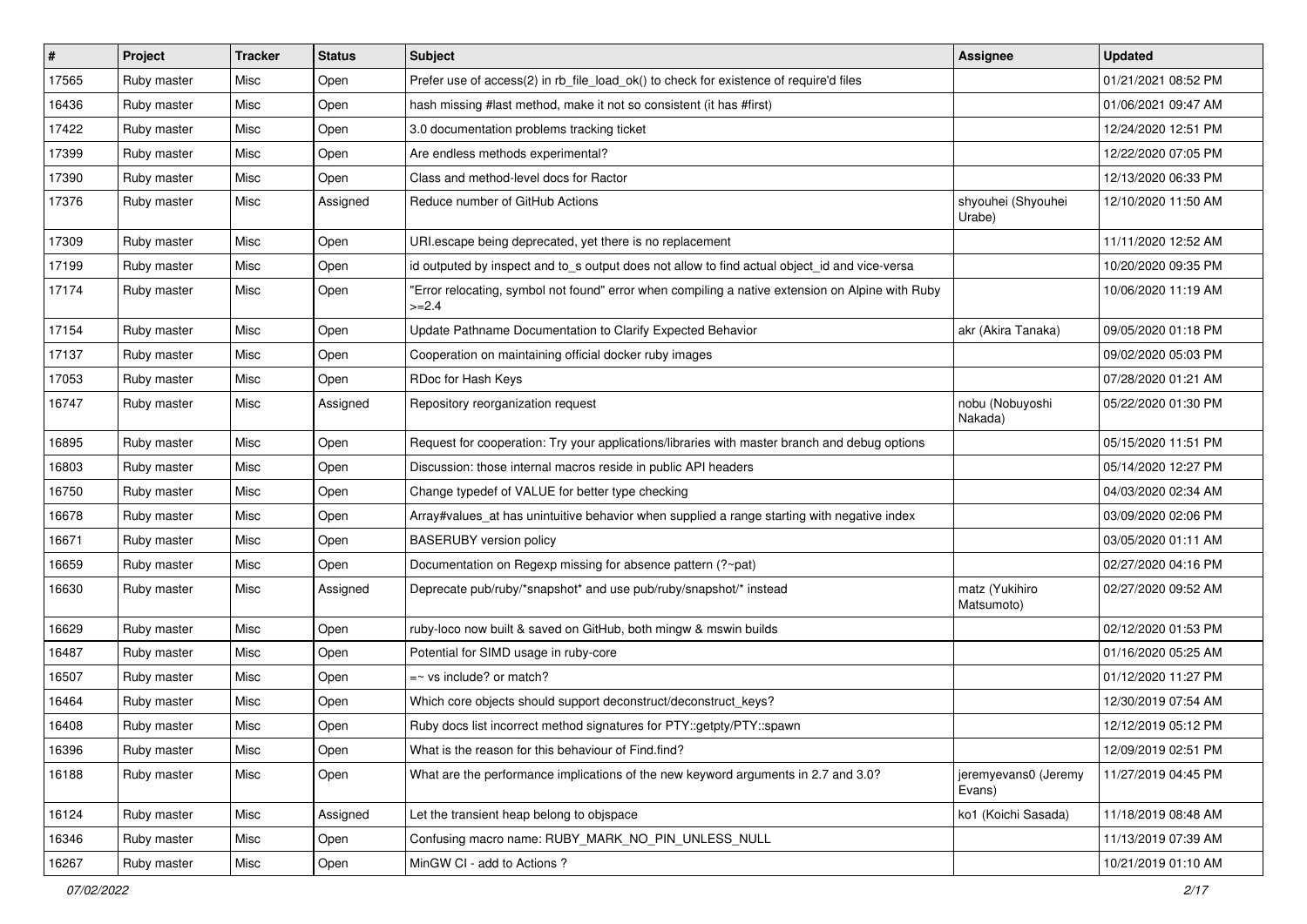| $\sharp$ | Project     | <b>Tracker</b> | <b>Status</b> | <b>Subject</b>                                                                                                                      | Assignee                     | <b>Updated</b>      |
|----------|-------------|----------------|---------------|-------------------------------------------------------------------------------------------------------------------------------------|------------------------------|---------------------|
| 16157    | Ruby master | Misc           | Open          | What is the correct and *portable* way to do generic delegation?                                                                    |                              | 10/15/2019 04:28 PM |
| 16114    | Ruby master | Misc           | Open          | Naming of "beginless range"                                                                                                         |                              | 10/08/2019 03:06 PM |
| 16235    | Ruby master | Misc           | Open          | ENV assoc spec test does not test invalid name                                                                                      |                              | 10/05/2019 10:53 PM |
| 16160    | Ruby master | Misc           | Open          | Lazy init thread local storage                                                                                                      |                              | 09/22/2019 01:55 AM |
| 15806    | Ruby master | Misc           | Assigned      | Explicitly initialise encodings on init to remove branches on encoding lookup                                                       | nobu (Nobuyoshi<br>Nakada)   | 08/29/2019 04:29 AM |
| 16130    | Ruby master | Misc           | Open          | [Discussion / Ideas] Finding a good name for the concept of/behind guilds - primarily the NAME                                      |                              | 08/27/2019 04:00 PM |
| 16025    | Ruby master | Misc           | Assigned      | 'st_check_for_sizeof_st_index_t' declared as array with a negative size (emscripten)                                                | nobu (Nobuyoshi<br>Nakada)   | 07/30/2019 11:20 AM |
| 15802    | Ruby master | Misc           | Open          | Reduce the minimum string buffer size from 127 to 63 bytes                                                                          | ko1 (Koichi Sasada)          | 07/30/2019 04:04 AM |
| 15744    | Ruby master | Misc           | Open          | Improvement needed to documentation of 'Literals'                                                                                   |                              | 06/24/2019 02:27 AM |
| 11783    | Ruby master | Misc           | Open          | Do you have any idea if you have a budgets?                                                                                         |                              | 05/16/2019 09:06 PM |
| 15654    | Ruby master | Misc           | Open          | Documentation for Complex is wrong or misleading                                                                                    |                              | 03/11/2019 11:55 AM |
| 15568    | Ruby master | Misc           | Open          | TracePoint(:raise)#parameters raises RuntimeError                                                                                   |                              | 01/27/2019 12:02 AM |
| 15514    | Ruby master | Misc           | Open          | Add documentation for implicit array decomposition                                                                                  |                              | 01/10/2019 04:43 PM |
| 15510    | Ruby master | Misc           | Open          | Easter egg in Thread.handle_interrupt                                                                                               |                              | 01/05/2019 11:53 PM |
| 15487    | Ruby master | Misc           | Assigned      | Clarify default gems maintanance policy                                                                                             | hsbt (Hiroshi SHIBATA)       | 12/30/2018 08:42 PM |
| 15431    | Ruby master | Misc           | Open          | Hashes and arrays should not require commas to seperate values when using new lines                                                 |                              | 12/18/2018 11:05 AM |
| 15418    | Ruby master | Misc           | Open          | Date.parse('2018')                                                                                                                  |                              | 12/15/2018 09:17 PM |
| 15402    | Ruby master | Misc           | Open          | Shrinking excess retained memory of container types on promotion to uncollectible                                                   |                              | 12/11/2018 08:43 PM |
| 15007    | Ruby master | Misc           | Open          | Let all Init xxx and extension APIs frequently called from init code paths be considered cold                                       | naruse (Yui NARUSE)          | 12/06/2018 11:05 AM |
| 15202    | Ruby master | Misc           | Open          | Adding Coverity Scan to CI to see the result casually                                                                               |                              | 10/25/2018 10:50 AM |
| 15249    | Ruby master | Misc           | Open          | Documentation for attr_accessor and attr_reader should be corrected                                                                 |                              | 10/23/2018 08:09 PM |
| 15224    | Ruby master | Misc           | Open          | [DOCs] Minor inconsistency in class Array #initialize_copy -<br>https://ruby-doc.org/core-2.5.1/Array.html#method-i-initialize_copy |                              | 10/13/2018 02:26 PM |
| 15136    | Ruby master | Misc           | Open          | Fix - Wparentheses warnings                                                                                                         |                              | 09/20/2018 09:41 AM |
| 10791    | Ruby master | Misc           | Assigned      | [PATCH 1/1] Remove unnecessary passing value from doc for Observable                                                                |                              | 08/10/2018 10:51 AM |
| 10783    | Ruby master | Misc           | Open          | String#concat has an "appending" behavior                                                                                           |                              | 08/08/2018 03:08 AM |
| 14917    | Ruby master | Misc           | Assigned      | Add RDoc documents to tar ball                                                                                                      | aycabta (aycabta .)          | 07/21/2018 09:29 AM |
| 14825    | Ruby master | Misc           | Open          | When redefining 'attr_xx' methods the visibility becomes 'public'                                                                   |                              | 06/05/2018 05:57 AM |
| 14770    | Ruby master | Misc           | Open          | [META] DevelopersMeeting                                                                                                            |                              | 05/17/2018 12:28 PM |
| 14768    | Ruby master | Misc           | Open          | Add documentation for    and &&                                                                                                     |                              | 05/17/2018 09:45 AM |
| 14760    | Ruby master | Misc           | Open          | cross-thread IO#close semantics                                                                                                     | matz (Yukihiro<br>Matsumoto) | 05/17/2018 08:21 AM |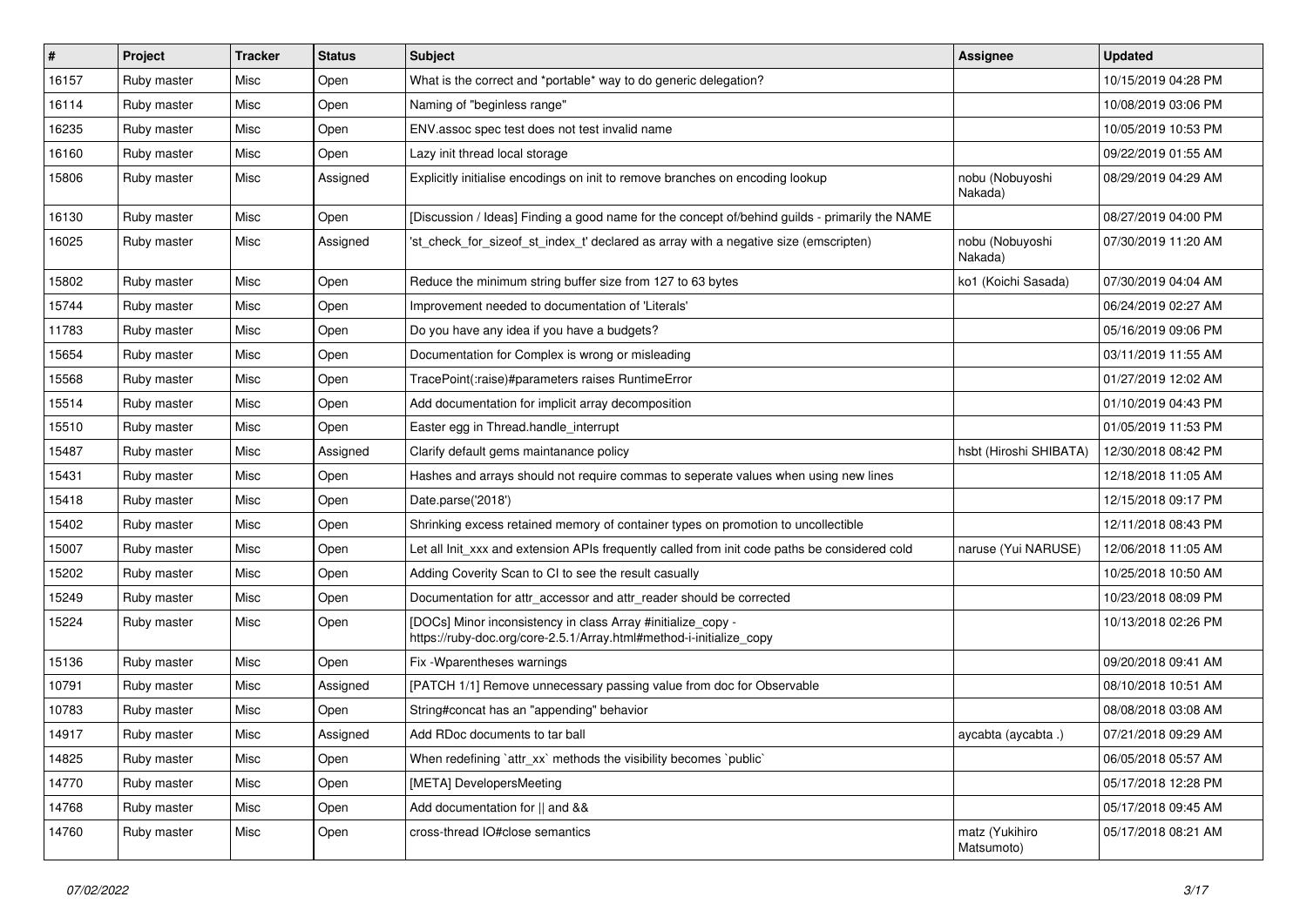| #     | Project     | <b>Tracker</b> | <b>Status</b> | <b>Subject</b>                                                                                                                                        | <b>Assignee</b>                 | <b>Updated</b>      |
|-------|-------------|----------------|---------------|-------------------------------------------------------------------------------------------------------------------------------------------------------|---------------------------------|---------------------|
| 14735 | Ruby master | Misc           | Open          | thread-safe operations in a hash could be documented                                                                                                  |                                 | 05/04/2018 01:09 PM |
| 14692 | Ruby master | Misc           | Open          | Question: Ruby stdlib's Option Parser                                                                                                                 | nobu (Nobuyoshi<br>Nakada)      | 04/22/2018 05:53 AM |
| 14673 | Ruby master | Misc           | Open          | Documentation for `Array#drop` / `drop_while` unclear in regard to modification                                                                       |                                 | 04/10/2018 09:51 AM |
| 13968 | Ruby master | Misc           | Open          | [Ruby 3.x perhaps] - A (minimal?) static variant of ruby                                                                                              |                                 | 01/14/2018 03:24 PM |
| 10560 | Ruby master | Misc           | Assigned      | confusion between $x=x+y$ , $x+=y$ , x.concat(y) and y.each{ z  $x<}$                                                                                 | zzak (Zachary Scott)            | 01/05/2018 09:02 PM |
| 14190 | Ruby master | Misc           | Open          | What are the semantics of \$SAFE?                                                                                                                     |                                 | 12/15/2017 10:28 PM |
| 14149 | Ruby master | Misc           | Open          | Ruby Birthday Thread - 25th years anniversary                                                                                                         |                                 | 12/02/2017 01:40 AM |
| 14037 | Ruby master | Misc           | Open          | Writing doxygen document comments to static functions                                                                                                 |                                 | 10/21/2017 07:48 AM |
| 13072 | Ruby master | Misc           | Open          | Current state of date standard library                                                                                                                |                                 | 09/02/2017 05:38 PM |
| 13804 | Ruby master | Misc           | Open          | Protected methods cannot be overridden                                                                                                                |                                 | 08/10/2017 09:41 PM |
| 13787 | Ruby master | Misc           | Open          | The path to Ruby 3.x - would it be useful to have a separate thread here at the tracker, for<br>discussions and issues and ideas related to ruby 3.x? |                                 | 08/08/2017 08:29 AM |
| 13634 | Ruby master | Misc           | Open          | NilClass is lying about respond to?(:clone)                                                                                                           |                                 | 06/06/2017 08:27 AM |
| 13622 | Ruby master | Misc           | Assigned      | Documentation missing                                                                                                                                 | stomar (Marcus<br>Stollsteimer) | 06/03/2017 07:27 AM |
| 13497 | Ruby master | Misc           | Open          | Docs, code samples, Ripper example                                                                                                                    |                                 | 04/23/2017 04:27 AM |
| 13209 | Ruby master | Misc           | Open          | fact.rb in ruby/sample variations                                                                                                                     |                                 | 02/14/2017 12:10 AM |
| 12751 | Ruby master | Misc           | Open          | Incompatibility of Ruby 3                                                                                                                             |                                 | 09/14/2016 12:48 PM |
| 12595 | Ruby master | Misc           | Open          | Documentation                                                                                                                                         |                                 | 07/18/2016 04:39 PM |
| 12277 | Ruby master | Misc           | Open          | Coding rule: colum number                                                                                                                             |                                 | 04/13/2016 06:32 PM |
| 10312 | Ruby master | Misc           | Open          | Give people more control over how the ruby parser sees code and lexical code elements<br>(valid/invalid - toggle options) + macros                    |                                 | 01/20/2016 05:14 PM |
| 10983 | Ruby master | Misc           | Open          | Why blocks make Ruby methods 439% slower?                                                                                                             |                                 | 11/10/2015 06:21 AM |
| 11295 | Ruby master | Misc           | Open          | Request for comments about error messages                                                                                                             |                                 | 10/22/2015 09:12 AM |
| 10541 | Ruby master | Misc           | Open          | Remove shorthand string interpolation syntax                                                                                                          | matz (Yukihiro<br>Matsumoto)    | 10/08/2015 05:44 PM |
| 11570 | Ruby master | Misc           | Open          | Clarify autoload chaining behavior                                                                                                                    |                                 | 10/06/2015 04:52 PM |
| 11355 | Ruby master | Misc           | Open          | Exceptions inheriting from Timeout:: Error should behave the same way                                                                                 |                                 | 07/15/2015 04:59 PM |
| 10628 | Ruby master | Misc           | Open          | Peformance of URI module                                                                                                                              | naruse (Yui NARUSE)             | 12/26/2014 04:08 PM |
| 10513 | Ruby master | Misc           | Open          | instance_eval yields the receiver, but is documented to yield no arguments                                                                            | zzak (Zachary Scott)            | 11/14/2014 10:29 PM |
| 10424 | Ruby master | Misc           | Open          | Error message when sorting NaN                                                                                                                        |                                 | 10/25/2014 02:13 PM |
| 9832  | Ruby master | Misc           | Open          | better concurrency in threads                                                                                                                         |                                 | 05/12/2014 12:33 PM |
| 9724  | Ruby master | Misc           | Open          | Warnings in Ruby: allow per-file directives to i.e. suppress warnings                                                                                 |                                 | 04/10/2014 06:21 PM |
| 9516  | Ruby master | Misc           | Open          | Consolidate all deprecation messages to one or more helper methods                                                                                    |                                 | 02/13/2014 05:11 PM |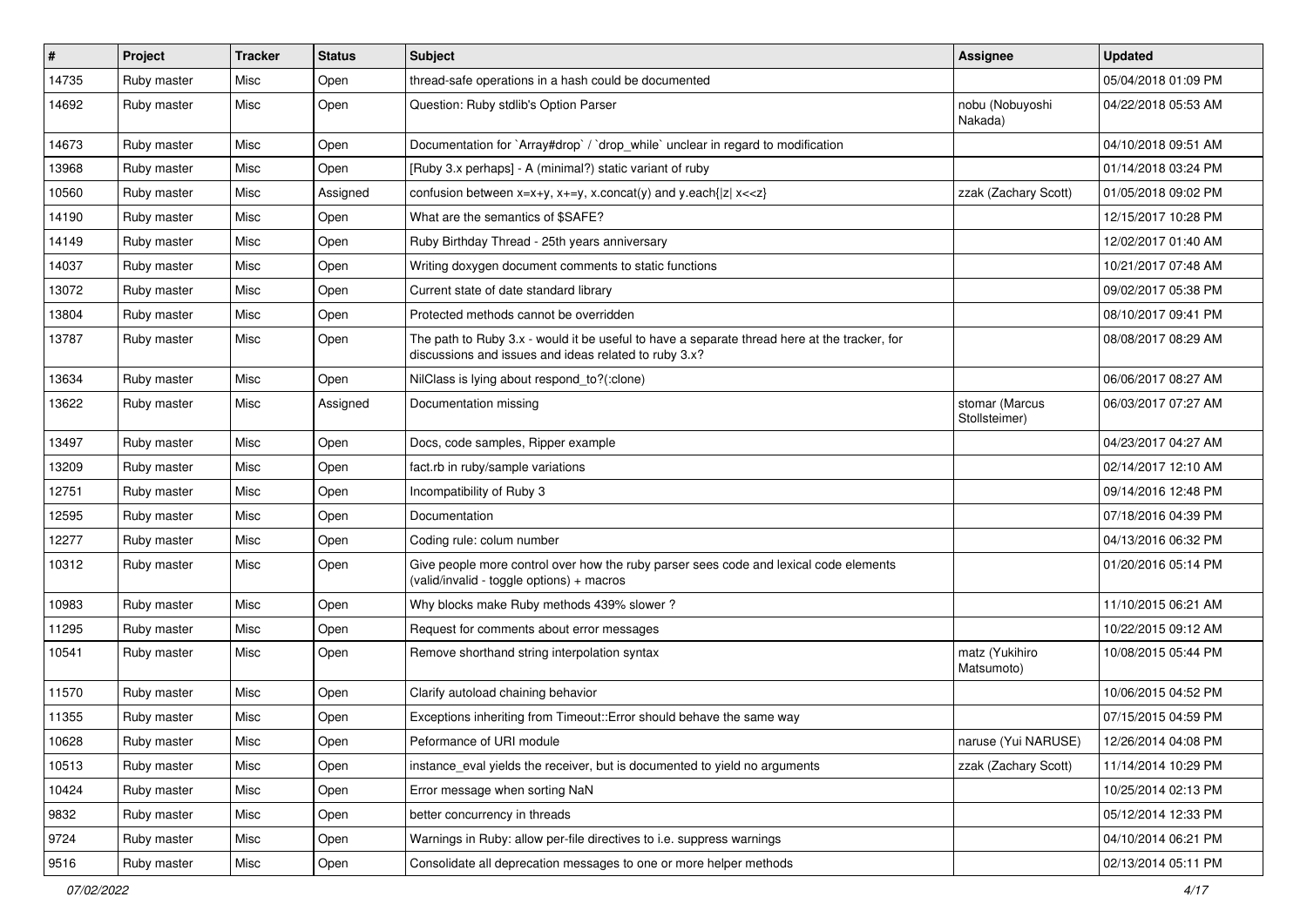| $\vert$ # | Project     | <b>Tracker</b> | <b>Status</b> | <b>Subject</b>                                                                     | <b>Assignee</b>                   | <b>Updated</b>      |
|-----------|-------------|----------------|---------------|------------------------------------------------------------------------------------|-----------------------------------|---------------------|
| 9136      | Ruby master | Misc           | Assigned      | Deprecated Enumerator.new(object, method) bad for BasicObject                      | zzak (Zachary Scott)              | 11/23/2013 03:58 AM |
| 17753     | Ruby master | Feature        | Open          | Add Module#namespace                                                               |                                   | 07/02/2022 05:01 AM |
| 18814     | Ruby master | Feature        | Open          | Ractor: add method to query incoming message queue size                            |                                   | 06/30/2022 10:58 AM |
| 18885     | Ruby master | Feature        | Open          | Long lived fork advisory API (potential Copy on Write optimizations)               |                                   | 06/30/2022 09:27 AM |
| 18559     | Ruby master | Feature        | Open          | Allocation tracing: Objects created by the parser are attributed to Kernel.require |                                   | 06/28/2022 12:21 PM |
| 18773     | Ruby master | Feature        | Assigned      | deconstruct to receive a range                                                     | ktsj (Kazuki Tsujimoto)           | 06/24/2022 07:21 AM |
| 17326     | Ruby master | Feature        | Open          | Add Kernel#must! to the standard library                                           |                                   | 06/22/2022 04:10 PM |
| 18809     | Ruby master | Feature        | Open          | Add Numeric#ceildiv                                                                |                                   | 06/21/2022 06:21 PM |
| 18832     | Ruby master | Feature        | Open          | Do not have class/module keywords consider ancestors of Object                     |                                   | 06/21/2022 05:50 AM |
| 15330     | Ruby master | Feature        | Open          | autoload relative                                                                  | matz (Yukihiro<br>Matsumoto)      | 06/19/2022 11:25 PM |
| 18841     | Ruby master | Feature        | Open          | Proposal: autoload_relative                                                        |                                   | 06/19/2022 11:22 PM |
| 18644     | Ruby master | Feature        | Open          | Coerce anything callable to a Proc                                                 |                                   | 06/18/2022 05:28 PM |
| 18831     | Ruby master | Feature        | Open          | Block argument to 'yield'                                                          |                                   | 06/18/2022 03:12 AM |
| 18159     | Ruby master | Feature        | Open          | Integrate functionality of dead_end gem into Ruby                                  | matz (Yukihiro<br>Matsumoto)      | 06/17/2022 02:06 PM |
| 18835     | Ruby master | Feature        | Open          | Add InstructionSequence#type method                                                |                                   | 06/16/2022 10:30 PM |
| 17525     | Ruby master | Feature        | Open          | Implement Happy Eyeballs Version 2 (RFC8305) in Socket.tcp                         | Glass_saga (Masaki<br>Matsushita) | 06/16/2022 01:08 AM |
| 17472     | Ruby master | Feature        | Open          | HashWithIndifferentAccess like Hash extension                                      |                                   | 06/16/2022 01:08 AM |
| 17468     | Ruby master | Feature        | Open          | Deprecate RUBY_DEVEL                                                               |                                   | 06/16/2022 01:08 AM |
| 16476     | Ruby master | Feature        | Open          | Socket.getaddrinfo cannot be interrupted by Timeout.timeout                        | Glass_saga (Masaki<br>Matsushita) | 06/16/2022 01:08 AM |
| 16005     | Ruby master | Feature        | Open          | A variation of Time.iso8601 that can parse yyyy-MM-dd HH:mm:ss                     |                                   | 06/16/2022 01:08 AM |
| 16495     | Ruby master | Feature        | Open          | Inconsistent quotes in error messages                                              | matz (Yukihiro<br>Matsumoto)      | 06/15/2022 04:21 PM |
| 18825     | Ruby master | Feature        | Open          | Specialized instruction for "array literal + `.hash`"                              |                                   | 06/14/2022 05:24 PM |
| 18822     | Ruby master | Feature        | Open          | Ruby lack a proper method to percent-encode strings for URIs (RFC 3986)            |                                   | 06/09/2022 02:42 PM |
| 16597     | Ruby master | Feature        | Open          | missing poll()                                                                     |                                   | 06/09/2022 09:14 AM |
| 18821     | Ruby master | Feature        | Open          | Expose Pattern Matching interfaces in core classes                                 |                                   | 06/09/2022 07:24 AM |
| 16150     | Ruby master | Feature        | Open          | Add a way to request a frozen string from to_s                                     |                                   | 06/03/2022 04:42 PM |
| 18815     | Ruby master | Feature        | Open          | instance {eval, exec} vs Proc#>>                                                   |                                   | 06/02/2022 05:17 PM |
| 18812     | Ruby master | Feature        | Open          | Add ability to trace exit locations for YJIT                                       |                                   | 06/01/2022 02:42 PM |
| 14602     | Ruby master | Feature        | Open          | Version of dig that raises error if a key is not present                           |                                   | 05/25/2022 12:02 PM |
| 18798     | Ruby master | Feature        | Open          | UnboundMethod#==`with inherited classes                                            |                                   | 05/25/2022 12:32 AM |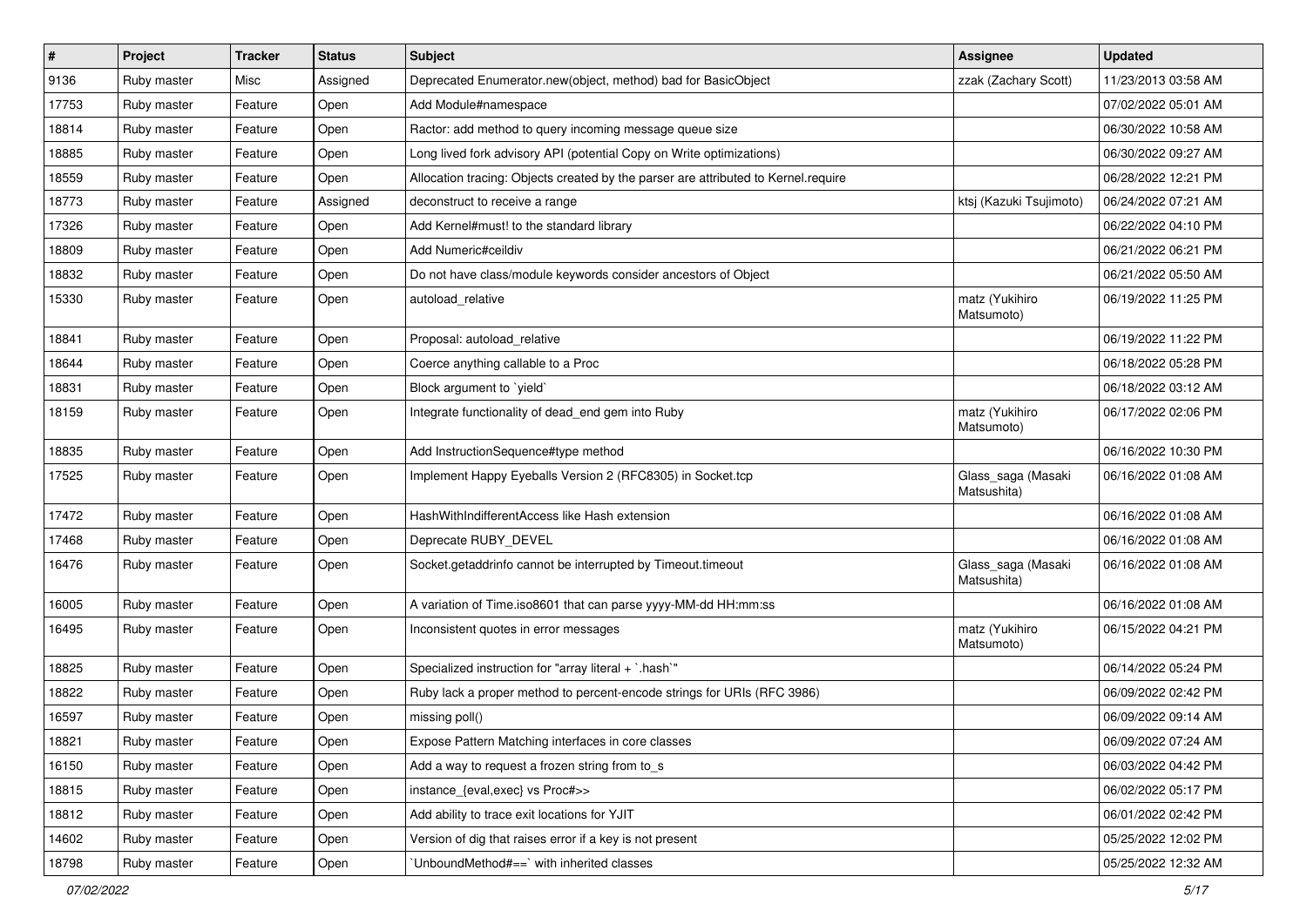| $\vert$ # | Project     | <b>Tracker</b> | <b>Status</b> | <b>Subject</b>                                                                            | <b>Assignee</b>              | <b>Updated</b>      |
|-----------|-------------|----------------|---------------|-------------------------------------------------------------------------------------------|------------------------------|---------------------|
| 18774     | Ruby master | Feature        | Open          | Add Queue#pop(timeout:)                                                                   |                              | 05/20/2022 12:27 AM |
| 17363     | Ruby master | Feature        | Assigned      | Timeouts                                                                                  | ko1 (Koichi Sasada)          | 05/14/2022 09:06 AM |
| 17316     | Ruby master | Feature        | Open          | On memoization                                                                            |                              | 05/13/2022 11:32 AM |
| 18776     | Ruby master | Feature        | Open          | <b>Object Shapes</b>                                                                      |                              | 05/13/2022 01:11 AM |
| 18654     | Ruby master | Feature        | Open          | Enhancements to prettyprint                                                               | akr (Akira Tanaka)           | 05/12/2022 01:44 PM |
| 18642     | Ruby master | Feature        | Open          | Named ripper fields                                                                       |                              | 05/12/2022 01:37 PM |
| 18690     | Ruby master | Feature        | Open          | Allow `Kernel#then` to take arguments                                                     |                              | 05/10/2022 06:16 PM |
| 18384     | Ruby master | Feature        | Open          | Pattern Match Object                                                                      |                              | 05/07/2022 06:01 PM |
| 18762     | Ruby master | Feature        | Open          | Add an Array#undigits that compliments Integer#digits                                     |                              | 05/03/2022 08:08 PM |
| 18757     | Ruby master | Feature        | Open          | Introduce %R percent literal for anchored regular expression patterns                     |                              | 04/27/2022 05:30 PM |
| 18685     | Ruby master | Feature        | Open          | Enumerator.product: Cartesian product of enumerables                                      |                              | 04/26/2022 07:02 AM |
| 18683     | Ruby master | Feature        | Open          | Allow to create hashes with a specific capacity.                                          |                              | 04/22/2022 02:34 PM |
| 18668     | Ruby master | Feature        | Open          | Merge `io-nonblock` gems into core                                                        |                              | 04/21/2022 10:02 AM |
| 18630     | Ruby master | Feature        | Open          | Introduce general `IO#timeout` and `IO#timeout=`for all (non-)blocking operations.        |                              | 04/21/2022 09:36 AM |
| 10548     | Ruby master | Feature        | Open          | remove callcc (Callcc is now going obsoleted. Please use Fiber.)                          |                              | 04/18/2022 09:07 AM |
| 18736     | Ruby master | Feature        | Open          | self-p for method chain                                                                   |                              | 04/15/2022 11:09 AM |
| 17849     | Ruby master | Feature        | Open          | Fix Timeout.timeout so that it can be used in threaded Web servers                        | matz (Yukihiro<br>Matsumoto) | 04/10/2022 06:26 AM |
| 18675     | Ruby master | Feature        | Open          | Add new exception class for resolv timeouts                                               |                              | 04/01/2022 11:22 PM |
| 16978     | Ruby master | Feature        | Open          | Ruby should not use realpath for __FILE_                                                  | nobu (Nobuyoshi<br>Nakada)   | 04/01/2022 11:30 AM |
| 18594     | Ruby master | Feature        | Open          | Add a #to_h method on URI::Generic                                                        |                              | 03/31/2022 01:18 PM |
| 18571     | Ruby master | Feature        | Assigned      | Removed the bundled sources from release package after Ruby 3.2                           | hsbt (Hiroshi SHIBATA)       | 03/28/2022 06:23 AM |
| 18659     | Ruby master | Feature        | Open          | Create a Binding at the time of an exception and make it available to Rescue              |                              | 03/25/2022 10:55 AM |
| 18179     | Ruby master | Feature        | Open          | Add Math methods to Numeric                                                               |                              | 03/24/2022 02:54 PM |
| 18462     | Ruby master | Feature        | Open          | Proposal to merge WASI based WebAssembly support                                          |                              | 03/24/2022 03:05 AM |
| 18639     | Ruby master | Feature        | Open          | Update Unicode data to Unicode Version 15.0.0                                             | duerst (Martin Dürst)        | 03/22/2022 07:38 PM |
| 17548     | Ruby master | Feature        | Open          | Need simple way to include symlink directories in Dir.glob                                |                              | 03/21/2022 01:35 PM |
| 18640     | Ruby master | Feature        | Open          | default empty string argument for `String#sub` and `String#sub!`, e.g. `"hello".sub("I")` |                              | 03/19/2022 02:33 AM |
| 18647     | Ruby master | Feature        | Open          | Non-recursive option for iseq-targeted Tracepoints in ruby 2.6+                           |                              | 03/18/2022 09:41 AM |
| 18576     | Ruby master | Feature        | Open          | Rename `ASCII-8BIT` encoding to `BINARY`                                                  |                              | 03/17/2022 03:06 PM |
| 18583     | Ruby master | Feature        | Open          | Pattern-matching: API for custom unpacking strategies?                                    |                              | 03/17/2022 01:10 PM |
| 15592     | Ruby master | Feature        | Open          | mode where "autoload" behaves like an immediate "require"                                 |                              | 03/16/2022 09:58 AM |
| 18617     | Ruby master | Feature        | Open          | Allow multiples keys in Hash#[] acting like Hash#dig                                      |                              | 03/10/2022 01:36 PM |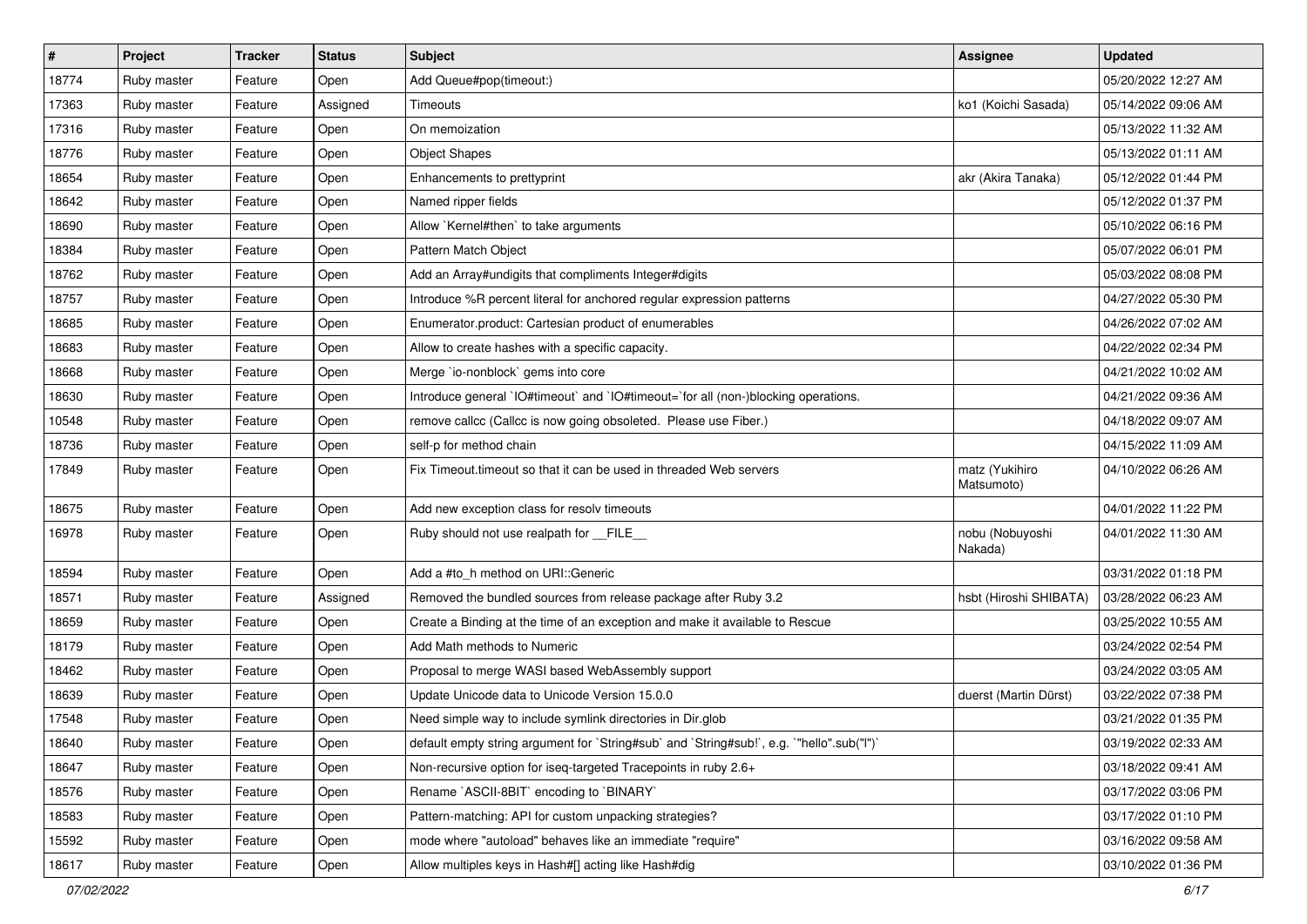| $\vert$ # | Project     | <b>Tracker</b> | <b>Status</b> | <b>Subject</b>                                                                       | <b>Assignee</b>                         | <b>Updated</b>      |
|-----------|-------------|----------------|---------------|--------------------------------------------------------------------------------------|-----------------------------------------|---------------------|
| 18603     | Ruby master | Feature        | Open          | Allow syntax like obj.method(arg)=value                                              |                                         | 02/27/2022 05:04 PM |
| 18597     | Ruby master | Feature        | Open          | Strings need a named method like `dup` that doesn't duplicate if receiver is mutable |                                         | 02/26/2022 11:56 PM |
| 18498     | Ruby master | Feature        | Open          | Introduce a public WeakKeysMap that compares by equality                             |                                         | 02/20/2022 04:06 PM |
| 18593     | Ruby master | Feature        | Open          | Add back URI.escape                                                                  |                                         | 02/18/2022 07:45 PM |
| 16989     | Ruby master | Feature        | Open          | Sets: need $\Psi$ .                                                                  | knu (Akinori MUSHA)                     | 02/18/2022 02:57 AM |
| 18568     | Ruby master | Feature        | Open          | Explore lazy RubyGems boot to reduce need for --disable-gems                         |                                         | 02/17/2022 07:15 AM |
| 18463     | Ruby master | Feature        | Open          | Random number generation with xoshiro                                                |                                         | 02/13/2022 09:12 AM |
| 18573     | Ruby master | Feature        | Open          | Object#pack1                                                                         |                                         | 02/08/2022 08:51 AM |
| 18438     | Ruby master | Feature        | Open          | Add `Exception#additional_message` to show additional error information              |                                         | 02/07/2022 02:55 AM |
| 18368     | Ruby master | Feature        | Open          | Range#step semantics for non-Numeric ranges                                          |                                         | 02/02/2022 03:42 PM |
| 18564     | Ruby master | Feature        | Open          | Add Exception#detailed_message                                                       | mame (Yusuke Endoh)                     | 02/01/2022 08:06 PM |
| 18402     | Ruby master | Feature        | Open          | Argument Labels                                                                      |                                         | 01/31/2022 06:14 PM |
| 18554     | Ruby master | Feature        | Open          | Move unicode normalize to a default gem                                              |                                         | 01/31/2022 05:51 PM |
| 18515     | Ruby master | Feature        | Open          | Add Range#reverse each implementation for performance                                |                                         | 01/31/2022 02:23 AM |
| 18285     | Ruby master | Feature        | Open          | NoMethodError#message uses a lot of CPU/is really expensive to call                  |                                         | 01/30/2022 12:45 PM |
| 18551     | Ruby master | Feature        | Open          | Make Range#reverse_each to raise an exception if endless                             |                                         | 01/28/2022 11:13 PM |
| 18136     | Ruby master | Feature        | Open          | take while after                                                                     |                                         | 01/28/2022 06:23 AM |
| 18408     | Ruby master | Feature        | Assigned      | Allow pattern match to set instance variables                                        | ktsj (Kazuki Tsujimoto)                 | 01/26/2022 07:07 PM |
| 18181     | Ruby master | Feature        | Open          | Introduce Enumerable#min_with_value, max_with_value, and minmax_with_value           |                                         | 01/25/2022 07:33 AM |
| 16757     | Ruby master | Feature        | Open          | Add intersection to Range                                                            |                                         | 01/22/2022 07:26 AM |
| 14394     | Ruby master | Feature        | Open          | Class.descendants                                                                    | ko1 (Koichi Sasada)                     | 01/20/2022 10:46 PM |
| 18494     | Ruby master | Feature        | Open          | [RFC] ENV["RUBY_GC_"]= changes GC parameters dynamically                             |                                         | 01/17/2022 11:15 PM |
| 15559     | Ruby master | Feature        | Open          | Logical XOR (^^) operator                                                            |                                         | 01/16/2022 03:20 AM |
| 16986     | Ruby master | Feature        | Open          | Anonymous Struct literal                                                             | matz (Yukihiro<br>Matsumoto)            | 01/15/2022 04:57 PM |
| 18478     | Ruby master | Feature        | Open          | Module#constant_pairs                                                                |                                         | 01/11/2022 07:55 PM |
| 18477     | Ruby master | Feature        | Open          | Float#sqrt and Integer#sqrt                                                          |                                         | 01/11/2022 07:34 PM |
| 18439     | Ruby master | Feature        | Open          | Support YJIT for VC++                                                                | maximecb (Maxime<br>Chevalier-Boisvert) | 01/10/2022 11:29 PM |
| 12125     | Ruby master | Feature        | Open          | Proposal: Shorthand operator for Object#method                                       |                                         | 01/07/2022 06:23 PM |
| 17473     | Ruby master | Feature        | Open          | Make Pathname to embedded class of Ruby                                              | akr (Akira Tanaka)                      | 01/07/2022 09:25 AM |
| 18459     | Ruby master | Feature        | Assigned      | IRB autocomplete dropdown colour options                                             | aycabta (aycabta .)                     | 01/05/2022 02:15 AM |
| 12901     | Ruby master | Feature        | Open          | Anonymous functions without scope lookup overhead                                    |                                         | 01/01/2022 12:30 PM |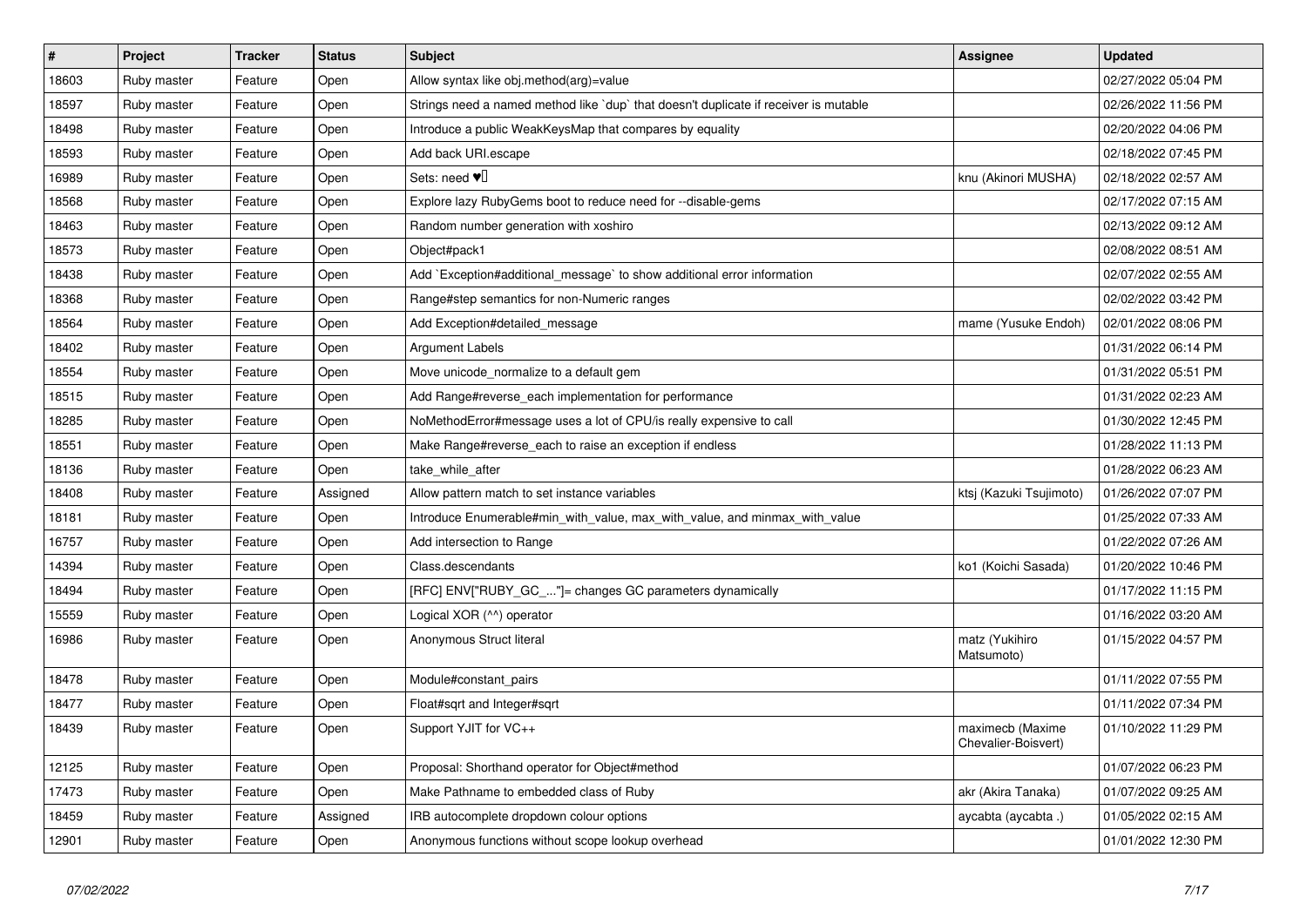| $\sharp$ | Project     | <b>Tracker</b> | <b>Status</b> | <b>Subject</b>                                                                                                                                                                    | <b>Assignee</b>              | <b>Updated</b>      |
|----------|-------------|----------------|---------------|-----------------------------------------------------------------------------------------------------------------------------------------------------------------------------------|------------------------------|---------------------|
| 14982    | Ruby master | Feature        | Open          | Improve namespace system in ruby to avoiding top-level names chaos                                                                                                                | matz (Yukihiro<br>Matsumoto) | 12/31/2021 05:39 PM |
| 18440    | Ruby master | Feature        | Open          | YJIT is enabled if any YJIT tuning options are set                                                                                                                                |                              | 12/30/2021 08:17 PM |
| 18376    | Ruby master | Feature        | Open          | Version comparison API                                                                                                                                                            |                              | 12/30/2021 10:33 AM |
| 18450    | Ruby master | Feature        | Assigned      | Force break in prettyprint                                                                                                                                                        | akr (Akira Tanaka)           | 12/29/2021 02:02 PM |
| 18332    | Ruby master | Feature        | Open          | a ? b                                                                                                                                                                             |                              | 12/29/2021 04:38 AM |
| 18423    | Ruby master | Feature        | Open          | Installing stable versions like 3.0.3 from source generates fatal error by make                                                                                                   |                              | 12/23/2021 11:44 PM |
| 16817    | Ruby master | Feature        | Open          | attr_predicate or attr_query or attr_something for ? methods                                                                                                                      |                              | 12/23/2021 11:44 PM |
| 16347    | Ruby master | Feature        | Open          | InmutableObject                                                                                                                                                                   |                              | 12/23/2021 11:44 PM |
| 16118    | Ruby master | Feature        | Open          | Array .difference allow custom comparison                                                                                                                                         |                              | 12/23/2021 11:44 PM |
| 15458    | Ruby master | Feature        | Open          | Automatic Exception#cause print in IRB                                                                                                                                            |                              | 12/23/2021 11:44 PM |
| 15419    | Ruby master | Feature        | Open          | Allow Kernel#tap to be invoked with arguments like Kernel#send                                                                                                                    |                              | 12/23/2021 11:43 PM |
| 15036    | Ruby master | Feature        | Open          | after upgrade when run apt upgrade metasploit                                                                                                                                     |                              | 12/23/2021 11:43 PM |
| 14465    | Ruby master | Feature        | Open          | rename/alias and then obsolete UDPSocket::send                                                                                                                                    |                              | 12/23/2021 11:43 PM |
| 14463    | Ruby master | Feature        | Open          | Allow comments to precede dots in member expressions                                                                                                                              |                              | 12/23/2021 11:43 PM |
| 14449    | Ruby master | Feature        | Open          | error when trying to run rails s                                                                                                                                                  |                              | 12/23/2021 11:43 PM |
| 12867    | Ruby master | Feature        | Open          | Add ability to check validity of a URL                                                                                                                                            |                              | 12/23/2021 11:43 PM |
| 12057    | Ruby master | Feature        | Open          | Allow methods with `yield` to be called without a block                                                                                                                           |                              | 12/23/2021 11:43 PM |
| 12021    | Ruby master | Feature        | Open          | Final instance variables                                                                                                                                                          |                              | 12/23/2021 11:43 PM |
| 12019    | Ruby master | Feature        | Open          | Better low-level support for writing concurrent libraries                                                                                                                         | matz (Yukihiro<br>Matsumoto) | 12/23/2021 11:43 PM |
| 11627    | Ruby master | Feature        | Open          | make `nonzero` an alias of `nonzero?`                                                                                                                                             | matz (Yukihiro<br>Matsumoto) | 12/23/2021 11:43 PM |
| 11026    | Ruby master | Feature        | Open          | How atomic should dynamic regexp with "once" flag be?                                                                                                                             |                              | 12/23/2021 11:43 PM |
| 10829    | Ruby master | Feature        | Open          | Add to_proc method to the Array class                                                                                                                                             |                              | 12/23/2021 11:43 PM |
| 10634    | Ruby master | Feature        | Open          | Baselining with Benchmark                                                                                                                                                         |                              | 12/23/2021 11:43 PM |
| 10528    | Ruby master | Feature        | Open          | Allow line breaks instead of commas in arrays, hashes, argument lists, etc.                                                                                                       |                              | 12/23/2021 11:43 PM |
| 10477    | Ruby master | Feature        | Open          | Implicit interfaces                                                                                                                                                               |                              | 12/23/2021 11:43 PM |
| 10371    | Ruby master | Feature        | Open          | Use Thread#handle_interrupt in MonitorMixin                                                                                                                                       |                              | 12/23/2021 11:43 PM |
| 10273    | Ruby master | Feature        | Open          | Immutable Ruby                                                                                                                                                                    |                              | 12/23/2021 11:43 PM |
| 10217    | Ruby master | Feature        | Open          | Dir constructor similar to Pathname constructor                                                                                                                                   |                              | 12/23/2021 11:43 PM |
| 9947     | Ruby master | Feature        | Open          | Make `Object#send` and `Object#method` private                                                                                                                                    |                              | 12/23/2021 11:43 PM |
| 9941     | Ruby master | Feature        | Open          | Issue a warning when `module` or `class` keyword causes re-initialization of a constant that will<br>become the module/class name, instead of creating/reopening the module/class |                              | 12/23/2021 11:43 PM |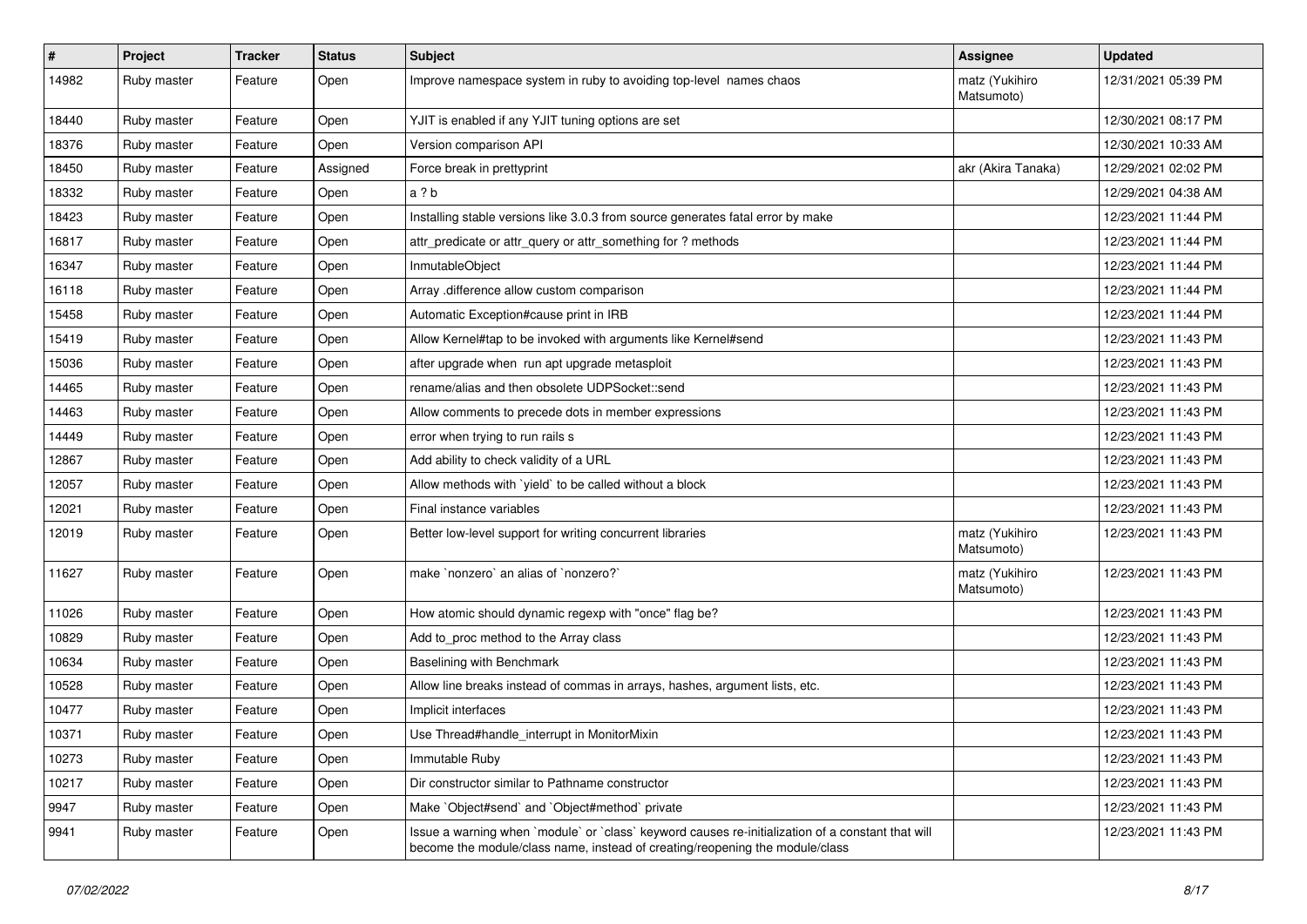| $\vert$ # | Project     | <b>Tracker</b> | <b>Status</b> | Subject                                                                                            | <b>Assignee</b>              | <b>Updated</b>      |
|-----------|-------------|----------------|---------------|----------------------------------------------------------------------------------------------------|------------------------------|---------------------|
| 9804      | Ruby master | Feature        | Open          | File::CREATE as a synonym for File::CREAT                                                          |                              | 12/23/2021 11:43 PM |
| 9686      | Ruby master | Feature        | Open          | Syntax for symbols used in hashes                                                                  |                              | 12/23/2021 11:43 PM |
| 9402      | Ruby master | Feature        | Open          | A syntax to specify the default value of a hash                                                    |                              | 12/23/2021 11:43 PM |
| 9401      | Ruby master | Feature        | Open          | Yet another syntax for literal anonymous functions (lambdas)                                       |                              | 12/23/2021 11:43 PM |
| 8961      | Ruby master | Feature        | Open          | Synchronizable module to easily wrap methods in a mutex                                            |                              | 12/23/2021 11:43 PM |
| 8947      | Ruby master | Feature        | Open          | make alias, alias_method, attr_* return name of the alias                                          |                              | 12/23/2021 11:43 PM |
| 8896      | Ruby master | Feature        | Open          | #tap with missing block                                                                            |                              | 12/23/2021 11:43 PM |
| 8848      | Ruby master | Feature        | Open          | Syntax for binary strings                                                                          |                              | 12/23/2021 11:43 PM |
| 8751      | Ruby master | Feature        | Open          | Add offsets to method#source location                                                              |                              | 12/23/2021 11:43 PM |
| 8681      | Ruby master | Feature        | Open          | Net::HTTP should set TCP_NODELAY for requests with body                                            |                              | 12/23/2021 11:43 PM |
| 8640      | Ruby master | Feature        | Open          | Add Time#elapsed to return nanoseconds since creation                                              |                              | 12/23/2021 11:43 PM |
| 8635      | Ruby master | Feature        | Open          | attr_accessor with default block                                                                   |                              | 12/23/2021 11:43 PM |
| 8626      | Ruby master | Feature        | Open          | Add a Set coercion method to the standard lib: Set(possible_set)                                   |                              | 12/23/2021 11:43 PM |
| 8619      | Ruby master | Feature        | Open          | <b>Standard Profiling API</b>                                                                      |                              | 12/23/2021 11:43 PM |
| 8570      | Ruby master | Feature        | Open          | Better mechanisms to safely load classes concurrently                                              |                              | 12/23/2021 11:43 PM |
| 8291      | Ruby master | Feature        | Open          | Allow retrieving the root Fiber of a Thread                                                        |                              | 12/23/2021 11:43 PM |
| 8275      | Ruby master | Feature        | Open          | Add Module#public_const_get                                                                        |                              | 12/23/2021 11:43 PM |
| 8259      | Ruby master | Feature        | Open          | Atomic attributes accessors                                                                        |                              | 12/23/2021 11:43 PM |
| 8088      | Ruby master | Feature        | Open          | Method#parameters (and friends) should provide useful information about core methods               |                              | 12/23/2021 11:43 PM |
| 7895      | Ruby master | Feature        | Open          | Exception#backtrace_locations to go with Thread#backtrace_locations and<br>Kernel#caller_locations |                              | 12/23/2021 11:43 PM |
| 7845      | Ruby master | Feature        | Open          | Strip doesn't handle unicode space characters in ruby 1.9.2 & 1.9.3 (does in 1.9.1)                |                              | 12/23/2021 11:43 PM |
| 7747      | Ruby master | Feature        | Open          | Expanded API for Binding semantics                                                                 |                              | 12/23/2021 11:43 PM |
| 12020     | Ruby master | Feature        | Assigned      | Documenting Ruby memory model                                                                      | ko1 (Koichi Sasada)          | 12/23/2021 11:40 PM |
| 9023      | Ruby master | Feature        | Assigned      | Array#tail                                                                                         | matz (Yukihiro<br>Matsumoto) | 12/23/2021 11:40 PM |
| 8272      | Ruby master | Feature        | Open          | Transfer feature tracking to CommonRuby                                                            |                              | 12/23/2021 11:40 PM |
| 8271      | Ruby master | Feature        | Assigned      | Proposal for moving to a more visible, formal process for feature requests                         | matz (Yukihiro<br>Matsumoto) | 12/23/2021 11:40 PM |
| 8263      | Ruby master | Feature        | Assigned      | Support discovering yield state of individual Fibers                                               | ko1 (Koichi Sasada)          | 12/23/2021 11:40 PM |
| 6308      | Ruby master | Feature        | Assigned      | Eliminate delegation from WeakRef                                                                  | matz (Yukihiro<br>Matsumoto) | 12/23/2021 11:40 PM |
| 18411     | Ruby master | Feature        | Open          | Introduce `Fiber.blocking` for disabling scheduler.                                                |                              | 12/23/2021 05:10 PM |
| 17339     | Ruby master | Feature        | Assigned      | Semantic grouping with BigDecimal#to_s                                                             | mrkn (Kenta Murata)          | 12/20/2021 12:39 PM |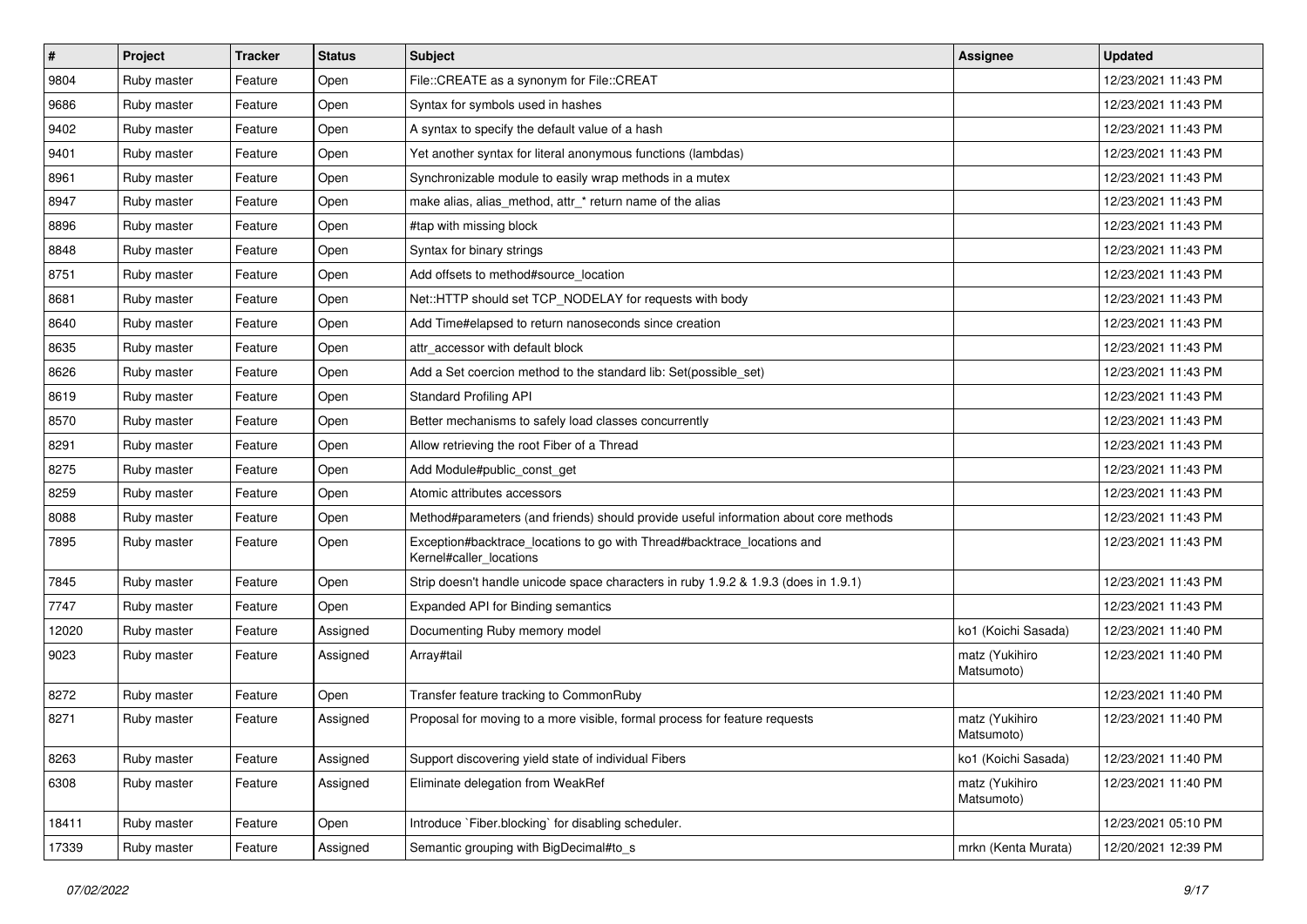| $\vert$ # | Project     | <b>Tracker</b> | <b>Status</b> | <b>Subject</b>                                                                                                                                                        | <b>Assignee</b>              | <b>Updated</b>      |
|-----------|-------------|----------------|---------------|-----------------------------------------------------------------------------------------------------------------------------------------------------------------------|------------------------------|---------------------|
| 18418     | Ruby master | Feature        | Open          | Add Net::HTTP#security_level=                                                                                                                                         |                              | 12/19/2021 11:58 AM |
| 17785     | Ruby master | Feature        | Open          | Allow named parameters to be keywords                                                                                                                                 | matz (Yukihiro<br>Matsumoto) | 12/17/2021 06:10 PM |
| 18410     | Ruby master | Feature        | Open          | Proposal to make inspect include underscores on numerics                                                                                                              |                              | 12/16/2021 09:07 AM |
| 18296     | Ruby master | Feature        | Open          | Custom exception formatting should override `Exception#full_message`.                                                                                                 |                              | 12/15/2021 08:49 PM |
| 12084     | Ruby master | Feature        | Open          | Class#instance`                                                                                                                                                       |                              | 12/14/2021 08:52 PM |
| 15192     | Ruby master | Feature        | Open          | Introduce a new "shortcut assigning" syntax to convenient setup instance variables                                                                                    | matz (Yukihiro<br>Matsumoto) | 12/14/2021 06:42 PM |
| 17942     | Ruby master | Feature        | Open          | Add a `initialize(public @a, private @b)` shortcut syntax for defining public/private accessors for<br>instance vars as part of constructor                           |                              | 12/13/2021 12:43 AM |
| 18401     | Ruby master | Feature        | Open          | Rework `require_relative` to add the "current path" on `\$LOAD_PATH`                                                                                                  |                              | 12/09/2021 05:41 PM |
| 18395     | Ruby master | Feature        | Open          | Introduce Array#subtract! for performance                                                                                                                             |                              | 12/08/2021 04:42 PM |
| 18033     | Ruby master | Feature        | Open          | Time.new to parse a string                                                                                                                                            |                              | 12/07/2021 02:15 PM |
| 17047     | Ruby master | Feature        | Open          | Support parameters for MAIL FROM and RCPT TO                                                                                                                          |                              | 12/06/2021 08:16 PM |
| 18275     | Ruby master | Feature        | Open          | Add an option to define method to not capture the surrounding environment                                                                                             | ko1 (Koichi Sasada)          | 12/03/2021 02:34 PM |
| 18369     | Ruby master | Feature        | Open          | users.detect(:name, "Dorian") as shorthand for users.detect {  user  user.name == "Dorian" }                                                                          |                              | 12/03/2021 02:23 PM |
| 18004     | Ruby master | Feature        | Open          | Add Async to the stdlib                                                                                                                                               |                              | 11/26/2021 06:01 AM |
| 6733      | Ruby master | Feature        | Open          | New inspect framework                                                                                                                                                 |                              | 11/24/2021 05:06 AM |
| 18360     | Ruby master | Feature        | Open          | <b>PrettyPrint enhancements</b>                                                                                                                                       |                              | 11/24/2021 12:15 AM |
| 18357     | Ruby master | Feature        | Open          | Proposal: stop raising when block passed to IO#each_* closes the IO                                                                                                   |                              | 11/22/2021 09:03 PM |
| 18262     | Ruby master | Feature        | Open          | Enumerator::Lazy#partition                                                                                                                                            |                              | 11/20/2021 10:17 AM |
| 16252     | Ruby master | Feature        | Open          | Hash#partition should return hashes                                                                                                                                   |                              | 11/18/2021 03:54 PM |
| 18334     | Ruby master | Feature        | Open          | ENV#to_h returns a new Hash object but Hash#to_h does not, which can cause inconsistencies                                                                            |                              | 11/17/2021 05:46 PM |
| 18331     | Ruby master | Feature        | Open          | Kernel.#Time                                                                                                                                                          |                              | 11/13/2021 12:41 PM |
| 18035     | Ruby master | Feature        | Open          | Introduce general model/semantic for immutable by default.                                                                                                            |                              | 11/09/2021 04:47 PM |
| 18127     | Ruby master | Feature        | Open          | Ractor-local version of Singleton                                                                                                                                     |                              | 11/09/2021 02:45 PM |
| 18291     | Ruby master | Feature        | Open          | When use $=\sim$ with named group, if regex is on the right side, variable not defined.                                                                               |                              | 11/06/2021 12:36 PM |
| 15667     | Ruby master | Feature        | Open          | Introduce malloc_trim(0) in full gc cycles                                                                                                                            |                              | 11/01/2021 07:32 AM |
| 18137     | Ruby master | Feature        | Open          | A new method to check Proc is isolated or not                                                                                                                         |                              | 10/27/2021 07:30 AM |
| 18265     | Ruby master | Feature        | Open          | Self-contained one-binary feature which discuss on ruby kaigi 2021 day 2, <sup>[]</sup> Ruby Committers vs<br>the World / CRuby Committers                            |                              | 10/24/2021 04:11 PM |
| 18083     | Ruby master | Feature        | Open          | Capture error in ensure block.                                                                                                                                        |                              | 10/21/2021 01:00 PM |
| 18259     | Ruby master | Feature        | Open          | Support quarter spec %q in Time#strftime                                                                                                                              |                              | 10/21/2021 12:15 PM |
| 18256     | Ruby master | Feature        | Open          | Change the canonical name of Thread::Mutex, Thread::Queue, Thread::SizedQueue and<br>Thread::ConditionVariable to just Mutex, Queue, SizedQueue and ConditionVariable |                              | 10/20/2021 10:59 PM |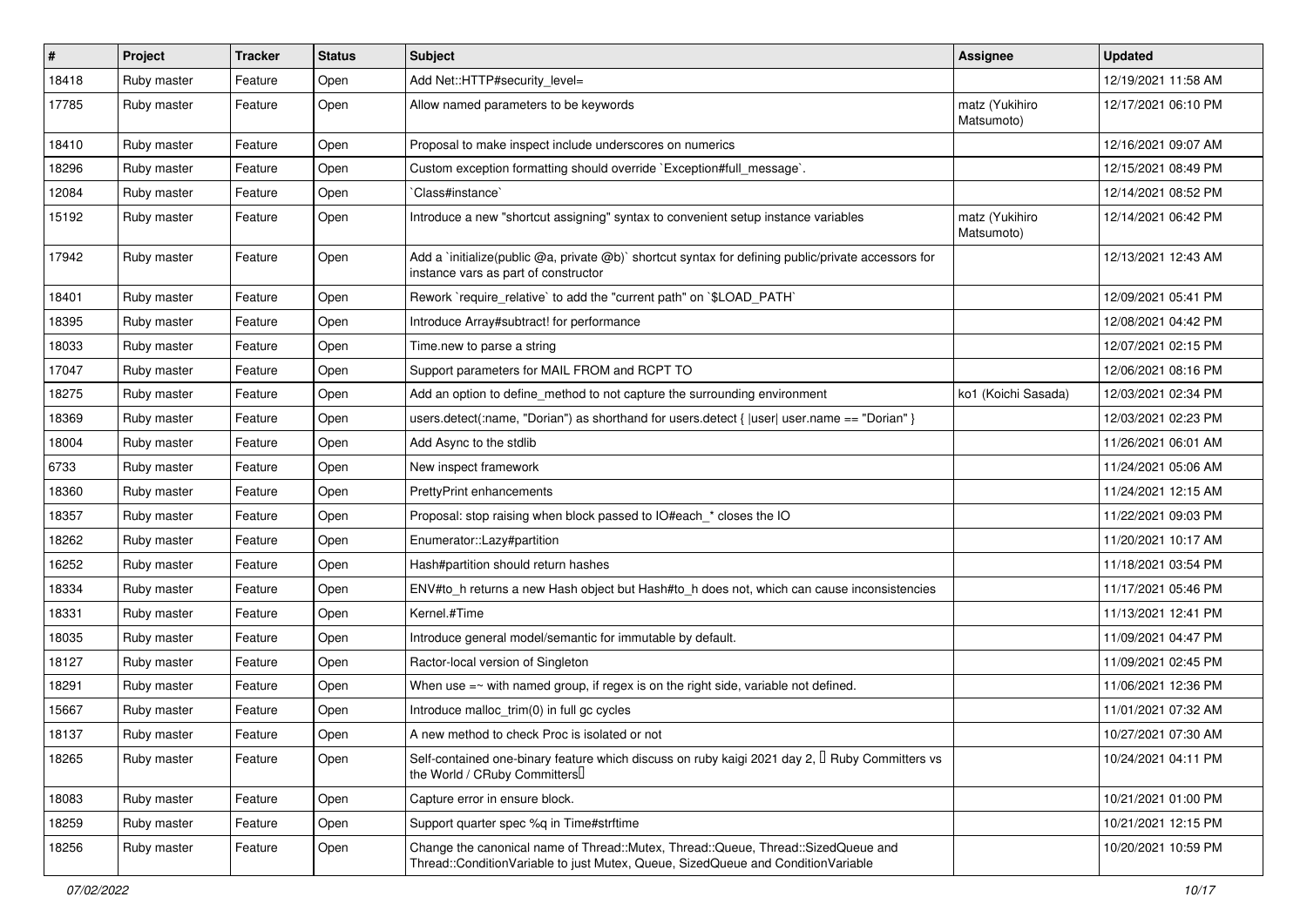| #     | Project     | <b>Tracker</b> | <b>Status</b> | <b>Subject</b>                                                                        | <b>Assignee</b>               | <b>Updated</b>      |
|-------|-------------|----------------|---------------|---------------------------------------------------------------------------------------|-------------------------------|---------------------|
| 18242 | Ruby master | Feature        | Open          | Parser makes multiple assignment sad in confusing way                                 |                               | 10/09/2021 07:58 AM |
| 18228 | Ruby master | Feature        | Open          | Add a 'timeout' option to 'IO.copy_stream'                                            |                               | 10/01/2021 05:10 AM |
| 18227 | Ruby master | Feature        | Open          | Static class initialization.                                                          | ioquatix (Samuel<br>Williams) | 09/29/2021 09:21 PM |
| 18194 | Ruby master | Feature        | Open          | No easy way to format exception messages per thread/fiber scheduler context.          | mame (Yusuke Endoh)           | 09/29/2021 10:10 AM |
| 17295 | Ruby master | Feature        | Assigned      | Feature: Create a directory and file with Pathname#touch                              | akr (Akira Tanaka)            | 09/28/2021 01:20 AM |
| 18151 | Ruby master | Feature        | Open          | Incorrect Resolv result when DNS server is unreachable                                |                               | 09/18/2021 12:22 AM |
| 18168 | Ruby master | Feature        | Open          | Add ActiveSupport deep_transform_values to Ruby                                       |                               | 09/15/2021 05:29 AM |
| 17355 | Ruby master | Feature        | Assigned      | Using same set of names in or-patterns (pattern matching with $Foo(x)   Bar(x)$ )     | ktsj (Kazuki Tsujimoto)       | 09/13/2021 09:11 AM |
| 18162 | Ruby master | Feature        | Open          | Shorthand method Proc#isolate to create isolated proc objects                         |                               | 09/13/2021 02:33 AM |
| 18146 | Ruby master | Feature        | Open          | Add `delete_prefix` and `delete_suffix` to `Pathname`                                 |                               | 09/03/2021 04:59 AM |
| 18135 | Ruby master | Feature        | Open          | Introduce Enumerable#detect only                                                      |                               | 09/02/2021 05:44 PM |
| 17294 | Ruby master | Feature        | Assigned      | Feature: Allow method chaining with Pathname#mkpath Pathname#rmtree                   | akr (Akira Tanaka)            | 08/30/2021 06:52 AM |
| 17296 | Ruby master | Feature        | Assigned      | Feature: Pathname#chmod use FileUtils.chmod instead of File                           | akr (Akira Tanaka)            | 08/30/2021 06:51 AM |
| 17297 | Ruby master | Feature        | Assigned      | Feature: Introduce Pathname.mktmpdir                                                  | akr (Akira Tanaka)            | 08/30/2021 06:51 AM |
| 18069 | Ruby master | Feature        | Open          | instance exec' is just ignored when the block is originally a method                  |                               | 08/10/2021 05:33 AM |
| 18070 | Ruby master | Feature        | Open          | `attr` should be removed                                                              |                               | 08/09/2021 05:51 PM |
| 18063 | Ruby master | Feature        | Open          | io uring implementation                                                               |                               | 08/05/2021 10:02 AM |
| 18057 | Ruby master | Feature        | Open          | Introduce Array#mean                                                                  |                               | 08/02/2021 02:16 PM |
| 18055 | Ruby master | Feature        | Open          | Introduce                                                                             |                               | 07/30/2021 09:30 AM |
| 13514 | Ruby master | Feature        | Open          | [PATCH] thread_pthread.c (native_sleep): preserve old unblock function                |                               | 07/27/2021 11:41 AM |
| 13502 | Ruby master | Feature        | Open          | remove unused Array#to_s implementation                                               |                               | 07/27/2021 11:41 AM |
| 12992 | Ruby master | Feature        | Open          | ArgumentError if hostname is missing                                                  |                               | 07/27/2021 11:40 AM |
| 15305 | Ruby master | Feature        | Open          | [PATCH] include/ruby/ruby.h (RB_ALLOCV*): remove GC guard                             | nobu (Nobuyoshi<br>Nakada)    | 07/27/2021 11:39 AM |
| 11373 | Ruby master | Feature        | Open          | Add command line option to query valid values for --dump                              |                               | 07/27/2021 11:09 AM |
| 10755 | Ruby master | Feature        | Open          | Use rb_define_alias instead of rb_define_method for rb_cHash                          |                               | 07/27/2021 11:09 AM |
| 10549 | Ruby master | Feature        | Open          | Deprecate each_with_index and each_with_object in favor of with_index and with_object | matz (Yukihiro<br>Matsumoto)  | 07/27/2021 11:09 AM |
| 10287 | Ruby master | Feature        | Open          | rename COLON3 to COLON2 HEAD.                                                         | matz (Yukihiro<br>Matsumoto)  | 07/27/2021 09:34 AM |
| 11431 | Ruby master | Feature        | Open          | [PATCH] rb_parser_compile_*: remove volatile arg                                      |                               | 07/27/2021 07:27 AM |
| 10473 | Ruby master | Feature        | Open          | Change Date#to datetime to use local time                                             |                               | 07/23/2021 07:08 PM |
| 14274 | Ruby master | Feature        | Open          | Merge Std-Lib Time Class into Core                                                    |                               | 07/19/2021 07:54 AM |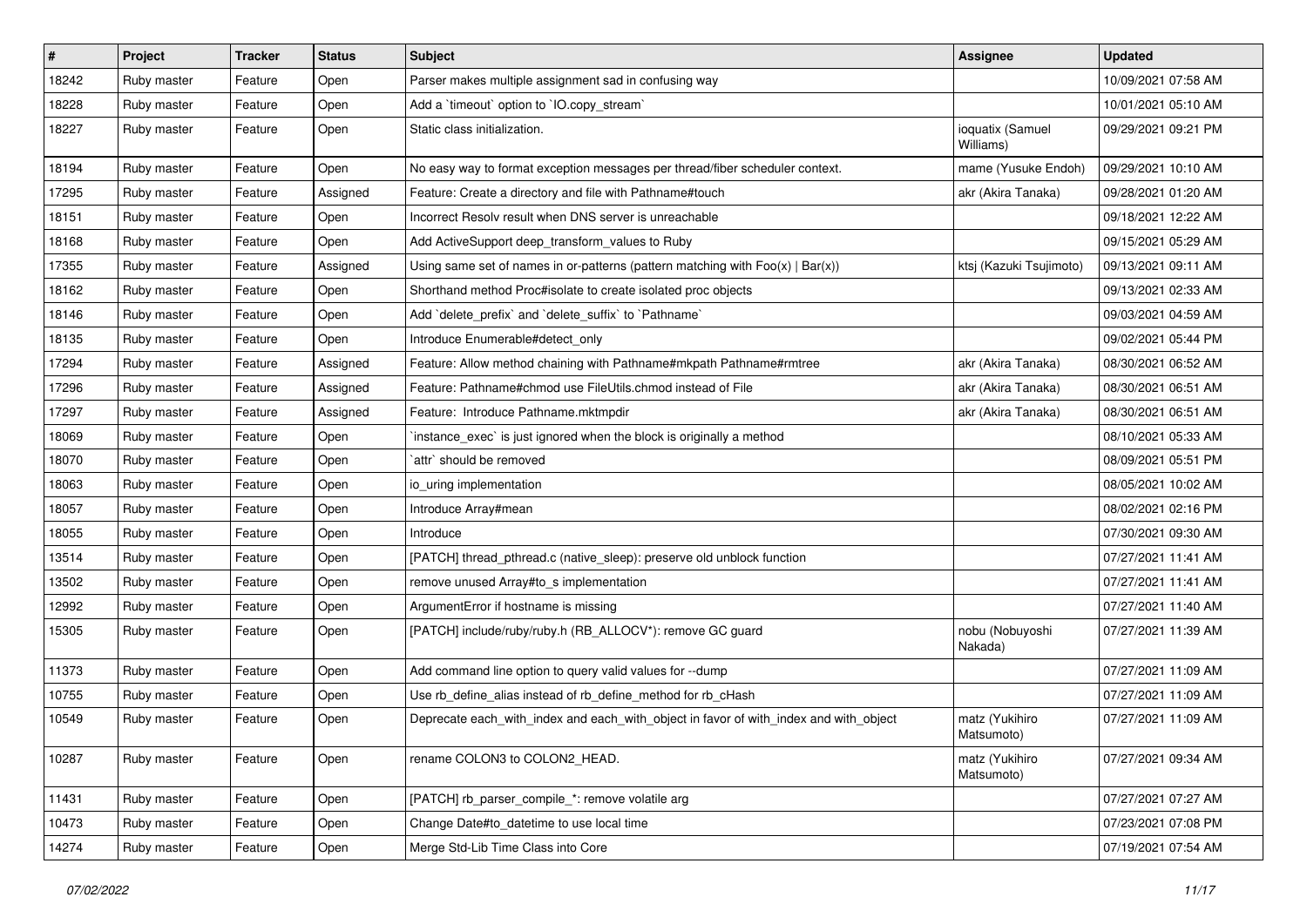| $\sharp$ | Project     | <b>Tracker</b> | <b>Status</b> | <b>Subject</b>                                                                          | <b>Assignee</b>              | <b>Updated</b>      |
|----------|-------------|----------------|---------------|-----------------------------------------------------------------------------------------|------------------------------|---------------------|
| 11500    | Ruby master | Feature        | Open          | [RFC] rename Queue to UnboundedQueue                                                    |                              | 07/19/2021 07:48 AM |
| 14851    | Ruby master | Feature        | Open          | [PATCH] thread_pthread.c: remove non-sleepy timer thread implementation                 |                              | 07/19/2021 05:23 AM |
| 14901    | Ruby master | Feature        | Assigned      | [PATCH] do not block SIGCHLD in normal Ruby Threads                                     | normalperson (Eric<br>Wong)  | 07/19/2021 05:23 AM |
| 17994    | Ruby master | Feature        | Open          | Clarify 'IO.read' behavior and add 'File.read' method                                   |                              | 07/16/2021 03:04 AM |
| 17938    | Ruby master | Feature        | Open          | Keyword alternative for boolean positional arguments                                    |                              | 07/15/2021 06:46 AM |
| 17924    | Ruby master | Feature        | Open          | Range#infinite?                                                                         |                              | 07/08/2021 11:58 PM |
| 13129    | Ruby master | Feature        | Assigned      | Refinements cannot refine method_missing and respond_to_missing?                        | matz (Yukihiro<br>Matsumoto) | 07/03/2021 10:45 PM |
| 17833    | Ruby master | Feature        | Open          | add IO.readinto(b) where b is a bytes like object that is you can get a memoryview from |                              | 06/30/2021 02:36 PM |
| 18005    | Ruby master | Feature        | Open          | Enable non-blocking 'binding.irb'.                                                      |                              | 06/24/2021 07:20 PM |
| 14378    | Ruby master | Feature        | Open          | Increase Fixnum range on Windows from 31 bits to 63 bits                                |                              | 06/18/2021 07:31 PM |
| 14275    | Ruby master | Feature        | Open          | GC not aggressive enough                                                                |                              | 06/17/2021 06:54 PM |
| 14570    | Ruby master | Feature        | Open          | Make File.expand_path/real_path casing consistent on Windows                            |                              | 06/17/2021 04:22 PM |
| 17950    | Ruby master | Feature        | Open          | Unable to pattern-match against a String key                                            |                              | 06/15/2021 11:42 AM |
| 17944    | Ruby master | Feature        | Open          | Remove Socket.gethostbyaddr and Socket.gethostbyname                                    |                              | 06/10/2021 08:26 AM |
| 10320    | Ruby master | Feature        | Open          | require into module                                                                     |                              | 06/10/2021 08:15 AM |
| 8460     | Ruby master | Feature        | Assigned      | PATCH: optparse: add keep_unknown option                                                | nobu (Nobuyoshi<br>Nakada)   | 05/27/2021 10:07 PM |
| 17884    | Ruby master | Feature        | Open          | locindex for profiling tools                                                            | ko1 (Koichi Sasada)          | 05/24/2021 04:17 PM |
| 17210    | Ruby master | Feature        | Open          | More readable and useful `Set#inspect`                                                  | knu (Akinori MUSHA)          | 05/19/2021 10:12 PM |
| 17859    | Ruby master | Feature        | Open          | Start IRB when running just `ruby`                                                      |                              | 05/14/2021 07:54 AM |
| 17856    | Ruby master | Feature        | Open          | ary.member? is slower than ary.include?                                                 |                              | 05/11/2021 10:12 AM |
| 17844    | Ruby master | Feature        | Open          | Support list of methods to test with respond_to?                                        |                              | 05/06/2021 07:00 PM |
| 17834    | Ruby master | Feature        | Open          | Add a Bytes and BytesArray class that implement memoryview                              |                              | 05/06/2021 02:22 PM |
| 17851    | Ruby master | Feature        | Open          | ruby extension for memoryview                                                           |                              | 05/05/2021 03:15 PM |
| 17825    | Ruby master | Feature        | Open          | Uniformize Float::INFINITY and Date::infinity.new                                       |                              | 05/04/2021 01:43 AM |
| 17647    | Ruby master | Feature        | Open          | Print register `r11` on 32-bit ARM Linux                                                |                              | 04/30/2021 11:22 AM |
| 17830    | Ruby master | Feature        | Open          | Add Integer#previous and Integer#prev                                                   | matz (Yukihiro<br>Matsumoto) | 04/27/2021 11:35 PM |
| 17016    | Ruby master | Feature        | Open          | Enumerable#accumulate                                                                   |                              | 04/27/2021 03:14 PM |
| 17790    | Ruby master | Feature        | Open          | Have a way to clear a String without resetting its capacity                             |                              | 04/21/2021 11:27 PM |
| 12543    | Ruby master | Feature        | Assigned      | explicit tail call syntax: foo() then return                                            | matz (Yukihiro<br>Matsumoto) | 04/18/2021 03:02 PM |
| 17808    | Ruby master | Feature        | Open          | Feature Request: JS like splat of Object properties as named method parameters          |                              | 04/17/2021 11:43 PM |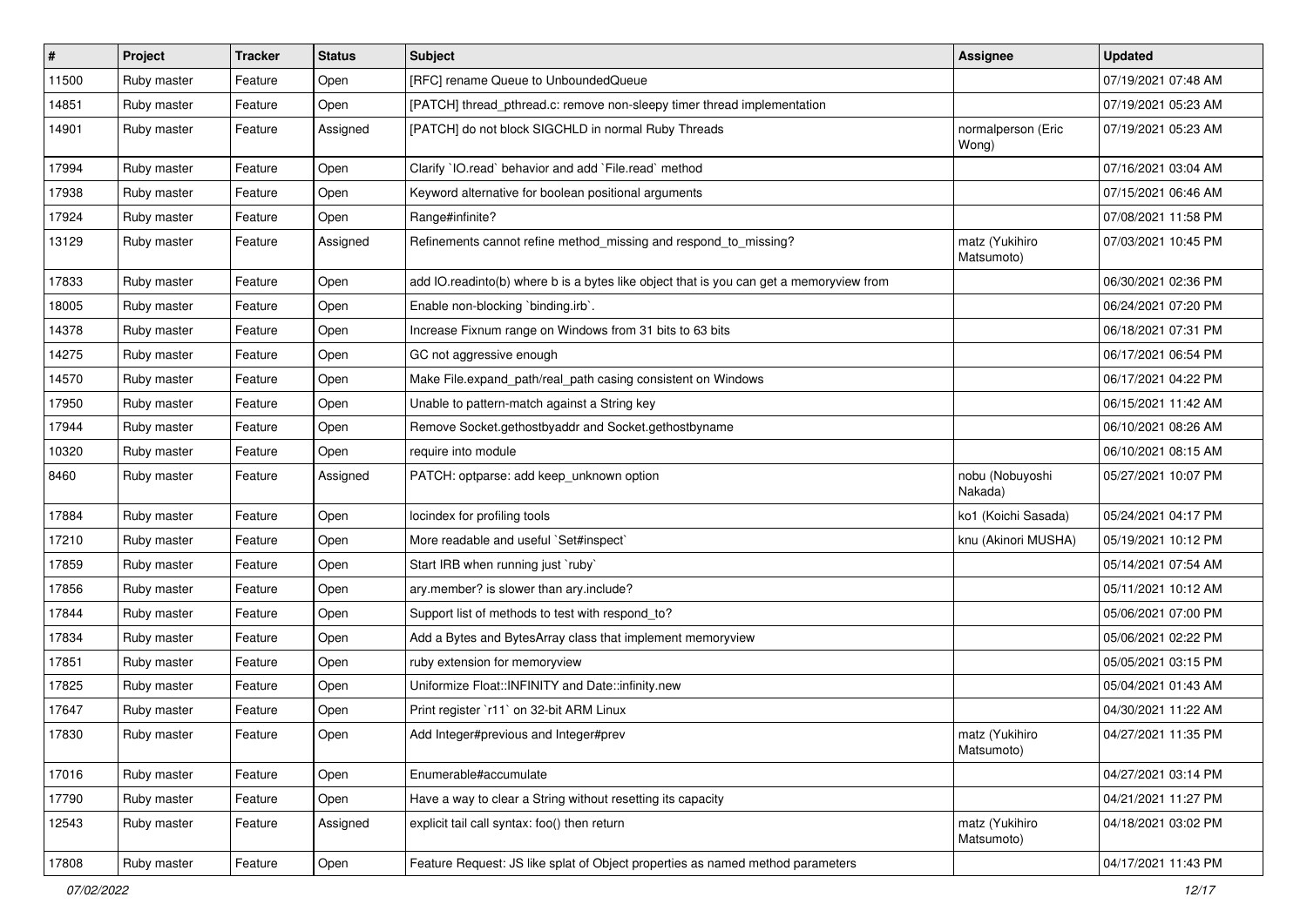| $\vert$ # | Project     | <b>Tracker</b> | <b>Status</b> | <b>Subject</b>                                                                                                                                            | <b>Assignee</b>              | <b>Updated</b>      |
|-----------|-------------|----------------|---------------|-----------------------------------------------------------------------------------------------------------------------------------------------------------|------------------------------|---------------------|
| 17749     | Ruby master | Feature        | Open          | Const source location without name                                                                                                                        |                              | 04/17/2021 07:38 AM |
| 17797     | Ruby master | Feature        | Open          | MIPS support for addr2line.c                                                                                                                              |                              | 04/13/2021 03:49 AM |
| 17786     | Ruby master | Feature        | Open          | Proposal: new "ends" keyword                                                                                                                              |                              | 04/11/2021 01:40 AM |
| 16816     | Ruby master | Feature        | Open          | Prematurely terminated Enumerator should stay terminated                                                                                                  |                              | 04/09/2021 09:24 PM |
| 17773     | Ruby master | Feature        | Open          | Alias `Numeric#zero?` and `Float#zero?` as `Numeric#empty?` and `Float#empty?`                                                                            |                              | 04/02/2021 03:39 PM |
| 17771     | Ruby master | Feature        | Open          | String#start_with? should not construct MatchData or set \$~                                                                                              |                              | 04/02/2021 02:49 PM |
| 17758     | Ruby master | Feature        | Open          | Provide Hash#count for performance improvement                                                                                                            |                              | 03/28/2021 06:39 PM |
| 17743     | Ruby master | Feature        | Open          | Show argument types in backtrace                                                                                                                          |                              | 03/25/2021 06:39 PM |
| 17682     | Ruby master | Feature        | Open          | String#casecmp performance improvement                                                                                                                    |                              | 03/24/2021 02:29 PM |
| 17718     | Ruby master | Feature        | Open          | a method paramaters object that can be pattern matched against                                                                                            |                              | 03/24/2021 01:29 PM |
| 17741     | Ruby master | Feature        | Open          | Ruby links to `objc` for convenience - this should be moved into a native ext                                                                             |                              | 03/23/2021 01:24 AM |
| 13820     | Ruby master | Feature        | Open          | Add a nil coalescing operator                                                                                                                             |                              | 03/16/2021 03:34 PM |
| 17638     | Ruby master | Feature        | Assigned      | Support backtracing with the libbacktrace library                                                                                                         | naruse (Yui NARUSE)          | 03/05/2021 03:40 PM |
| 17663     | Ruby master | Feature        | Open          | Enumerator#with, an alternative to Enumerator#with_object                                                                                                 |                              | 03/02/2021 05:48 PM |
| 17660     | Ruby master | Feature        | Open          | Expose information about which basic methods have been redefined                                                                                          |                              | 03/02/2021 03:31 PM |
| 16113     | Ruby master | Feature        | Open          | Partial application                                                                                                                                       |                              | 03/02/2021 02:00 PM |
| 17184     | Ruby master | Feature        | Open          | No stdlib function to perform simple string replacement                                                                                                   | matz (Yukihiro<br>Matsumoto) | 02/23/2021 09:27 PM |
| 16990     | Ruby master | Feature        | Open          | Sets: operators compatibility with Array                                                                                                                  |                              | 02/22/2021 11:37 PM |
| 17627     | Ruby master | Feature        | Open          | Suggestion: Implement `freeze_values` instance method on collection-like classes.                                                                         |                              | 02/16/2021 07:58 PM |
| 17593     | Ruby master | Feature        | Assigned      | load_iseq_eval should override the ISeq path                                                                                                              | ko1 (Koichi Sasada)          | 02/16/2021 08:27 AM |
| 7394      | Ruby master | Feature        | Assigned      | Enumerable#find ifnone parameter could be non-callable                                                                                                    | nobu (Nobuyoshi<br>Nakada)   | 02/10/2021 09:32 AM |
| 17140     | Ruby master | Feature        | Open          | Merge Enumerable#grep(_v) with Enumerable#select/reject                                                                                                   |                              | 02/10/2021 07:56 AM |
| 17616     | Ruby master | Feature        | Open          | Support backtracing on Linux with non-GNU-libc + libunwind                                                                                                |                              | 02/09/2021 01:12 PM |
| 17611     | Ruby master | Feature        | Open          | Expose `rb_execarg` interfaces and `rb_grantpt`                                                                                                           |                              | 02/07/2021 01:52 AM |
| 17566     | Ruby master | Feature        | Open          | Tune thread QoS / efficiency on macOS                                                                                                                     |                              | 01/29/2021 09:16 AM |
| 11539     | Ruby master | Feature        | Open          | Support explicit declaration of volatile instance variables                                                                                               |                              | 01/26/2021 03:30 PM |
| 17579     | Ruby master | Feature        | Open          | [Proposal] A suggestion for newline-separated shorthand notation, for the creation of Arrays<br>containing strings that may contain '' (space) characters |                              | 01/25/2021 04:33 PM |
| 17330     | Ruby master | Feature        | Open          | Object#non                                                                                                                                                |                              | 01/25/2021 03:54 PM |
| 17576     | Ruby master | Feature        | Open          | Partial Functions (procs, lambdas)                                                                                                                        |                              | 01/24/2021 07:58 PM |
| 13750     | Ruby master | Feature        | Open          | Improve String#casecmp? and Symbol#casecmp? performance with ASCII string                                                                                 |                              | 01/24/2021 07:12 AM |
| 17562     | Ruby master | Feature        | Open          | Update - E option in --help                                                                                                                               |                              | 01/19/2021 05:38 PM |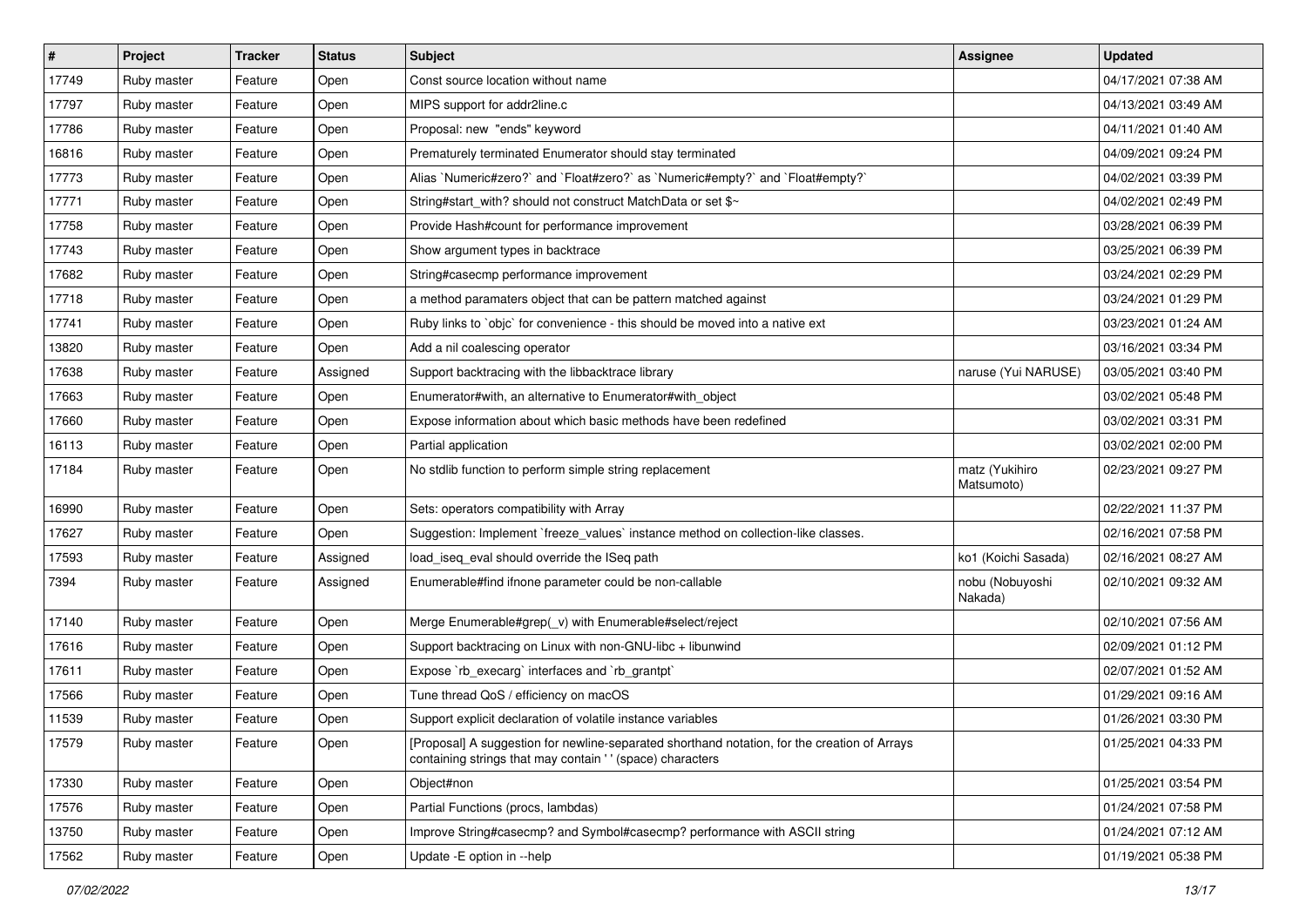| $\vert$ # | Project     | <b>Tracker</b> | <b>Status</b> | Subject                                                                                                                                | Assignee                     | <b>Updated</b>      |
|-----------|-------------|----------------|---------------|----------------------------------------------------------------------------------------------------------------------------------------|------------------------------|---------------------|
| 14430     | Ruby master | Feature        | Open          | net/http: use Socket.tcp with connect_timeout, instead of TCPSocket.open wrapped in<br>Timeout.timeout                                 |                              | 01/19/2021 10:01 AM |
| 17550     | Ruby master | Feature        | Open          | Why no function to get all subdirectories of a directory?                                                                              |                              | 01/18/2021 08:57 AM |
| 11882     | Ruby master | Feature        | Open          | Map or NamedMap                                                                                                                        | matz (Yukihiro<br>Matsumoto) | 01/17/2021 01:31 PM |
| 17528     | Ruby master | Feature        | Open          | Make Addrinfo.getaddrinfo fall back to Timeout.timeout for :resolv timeout                                                             |                              | 01/13/2021 08:50 PM |
| 17496     | Ruby master | Feature        | Open          | Add constant Math::TAU                                                                                                                 |                              | 01/13/2021 05:47 AM |
| 17097     | Ruby master | Feature        | Open          | 'map min', 'map max'                                                                                                                   |                              | 01/13/2021 01:24 AM |
| 17357     | Ruby master | Feature        | Open          | Queue#pop`should have a block form for closed queues                                                                                   |                              | 01/12/2021 07:32 AM |
| 17291     | Ruby master | Feature        | Assigned      | Optimize __send__ call                                                                                                                 | matz (Yukihiro<br>Matsumoto) | 01/12/2021 05:47 AM |
| 17474     | Ruby master | Feature        | Open          | Interpreting constants at compile time                                                                                                 |                              | 01/07/2021 04:40 PM |
| 15225     | Ruby master | Feature        | Open          | OpenStruct: Recursively converting child Hash objects to OpenStruct objects.                                                           |                              | 01/03/2021 02:30 AM |
| 17471     | Ruby master | Feature        | Open          | send_if method for improved conditional chaining                                                                                       |                              | 12/29/2020 03:23 PM |
| 16291     | Ruby master | Feature        | Open          | Introduce support for resize in rb_ary_freeze and prefer internal use of rb_ary_freeze and<br>rb str freeze for String and Array types | nobu (Nobuyoshi<br>Nakada)   | 12/25/2020 02:43 AM |
| 17393     | Ruby master | Feature        | Open          | `Ractor::Moved#inspect`                                                                                                                | ko1 (Koichi Sasada)          | 12/21/2020 05:47 PM |
| 17414     | Ruby master | Feature        | Open          | Ractor should allow access to shareable attributes for Modules/Classes                                                                 | ko1 (Koichi Sasada)          | 12/21/2020 03:56 PM |
| 17416     | Ruby master | Feature        | Open          | Improve performance Kernel#itself                                                                                                      |                              | 12/21/2020 01:14 PM |
| 8948      | Ruby master | Feature        | Assigned      | Frozen regex                                                                                                                           | matz (Yukihiro<br>Matsumoto) | 12/20/2020 07:15 PM |
| 17406     | Ruby master | Feature        | Open          | Add `NoMatchingPatternError#depth`                                                                                                     |                              | 12/19/2020 03:18 PM |
| 17404     | Ruby master | Feature        | Open          | Ractor `move:` API to allow shareability check                                                                                         | ko1 (Koichi Sasada)          | 12/18/2020 09:17 PM |
| 17099     | Ruby master | Feature        | Open          | Remove boolean argument and warning from Module#attr                                                                                   |                              | 12/18/2020 04:15 AM |
| 17333     | Ruby master | Feature        | Open          | Enumerable#many?                                                                                                                       |                              | 12/11/2020 03:38 AM |
| 6810      | Ruby master | Feature        | Assigned      | module A::B; end` is not equivalent to `module A; module B; end; end` with respect to constant<br>lookup (scope)                       | matz (Yukihiro<br>Matsumoto) | 12/10/2020 09:22 AM |
| 10238     | Ruby master | Feature        | Open          | todo: remove dependency on malloc_usable_size                                                                                          | ko1 (Koichi Sasada)          | 12/10/2020 09:20 AM |
| 16937     | Ruby master | Feature        | Assigned      | Add DNS over HTTP to Resolv                                                                                                            | akr (Akira Tanaka)           | 12/10/2020 09:15 AM |
| 16461     | Ruby master | Feature        | Assigned      | Proc#using                                                                                                                             | matz (Yukihiro<br>Matsumoto) | 12/10/2020 09:10 AM |
| 17134     | Ruby master | Feature        | Open          | Add resolv_timeout to TCPSocket                                                                                                        |                              | 12/10/2020 09:09 AM |
| 6869      | Ruby master | Feature        | Open          | Do not treat `_` parameter exceptionally                                                                                               | matz (Yukihiro<br>Matsumoto) | 12/10/2020 08:58 AM |
| 14492     | Ruby master | Feature        | Open          | iseq loading + caching should be in core                                                                                               | ko1 (Koichi Sasada)          | 12/10/2020 08:53 AM |
| 13847     | Ruby master | Feature        | Assigned      | Gem activated problem for default gems                                                                                                 |                              | 12/10/2020 08:53 AM |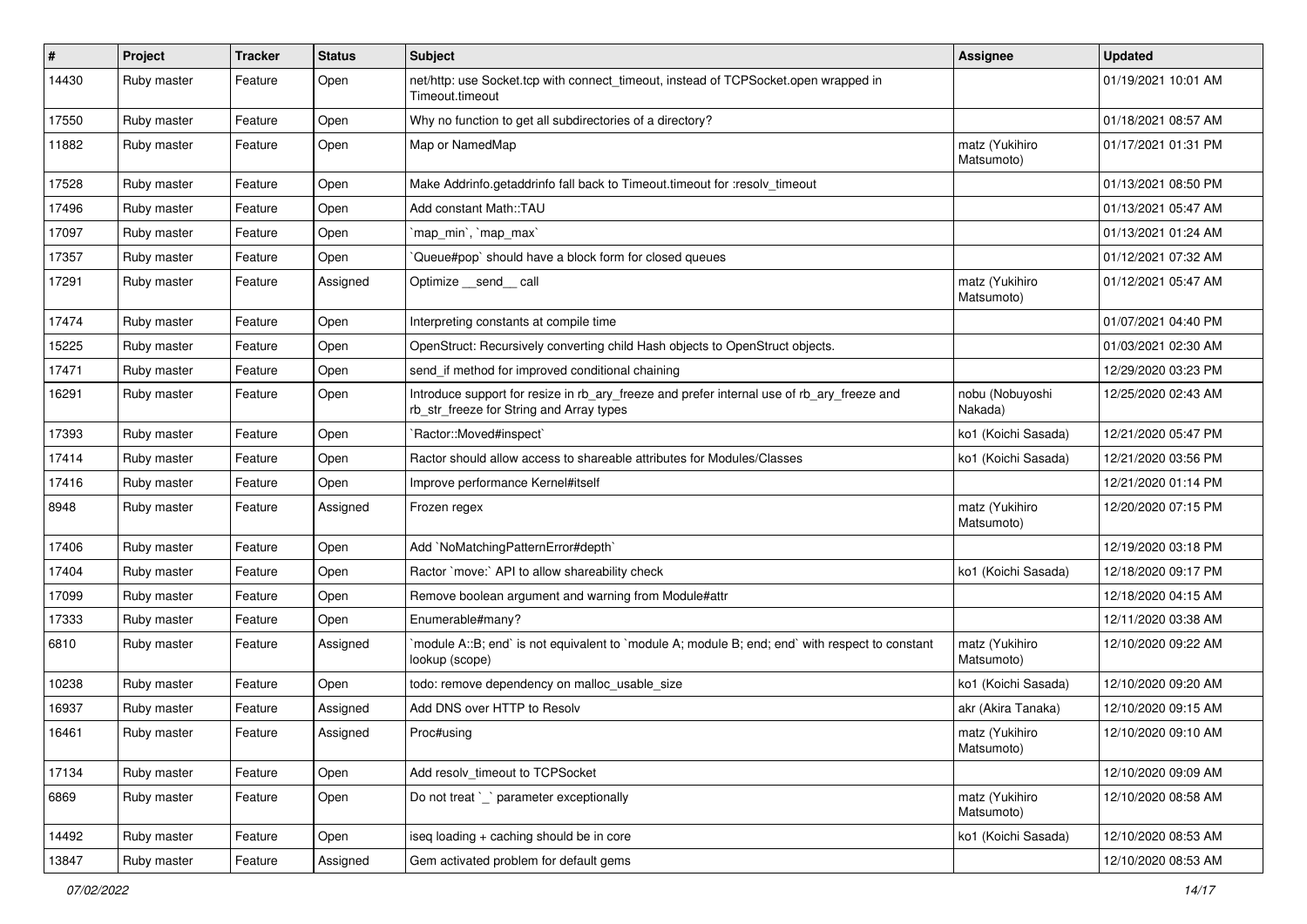| #     | Project     | <b>Tracker</b> | <b>Status</b> | <b>Subject</b>                                                                           | <b>Assignee</b>              | <b>Updated</b>      |
|-------|-------------|----------------|---------------|------------------------------------------------------------------------------------------|------------------------------|---------------------|
| 10489 | Ruby master | Feature        | Open          | Add inherit method for clearer and multiple inheritance                                  | matz (Yukihiro<br>Matsumoto) | 12/10/2020 08:53 AM |
| 10318 | Ruby master | Feature        | Open          | [PATCH 0/n] Let underscore be positionally matched arg to omit binding obvious variable. |                              | 12/10/2020 08:53 AM |
| 8807  | Ruby master | Feature        | Open          | <b>Custom literals</b>                                                                   |                              | 12/10/2020 08:53 AM |
| 8270  | Ruby master | Feature        | Open          | Ruby should build without thread support (aka minix)                                     | nobu (Nobuyoshi<br>Nakada)   | 12/10/2020 08:53 AM |
| 8229  | Ruby master | Feature        | Open          | extend Hash.include?                                                                     | matz (Yukihiro<br>Matsumoto) | 12/10/2020 08:53 AM |
| 7748  | Ruby master | Feature        | Open          | Contextual send                                                                          | matz (Yukihiro<br>Matsumoto) | 12/10/2020 08:53 AM |
| 6841  | Ruby master | Feature        | Assigned      | Shorthand for Assigning Return Value of Method to Self                                   | matz (Yukihiro<br>Matsumoto) | 12/10/2020 08:53 AM |
| 6594  | Ruby master | Feature        | Assigned      | <b>Integrated Functor</b>                                                                | matz (Yukihiro<br>Matsumoto) | 12/10/2020 08:53 AM |
| 6452  | Ruby master | Feature        | Assigned      | Allow extend to override class methods                                                   | matz (Yukihiro<br>Matsumoto) | 12/10/2020 08:53 AM |
| 5825  | Ruby master | Feature        | Assigned      | Sweet instance var assignment in the object initializer                                  | matz (Yukihiro<br>Matsumoto) | 12/10/2020 08:53 AM |
| 8164  | Ruby master | Feature        | Assigned      | Public/Private                                                                           | matz (Yukihiro<br>Matsumoto) | 12/10/2020 08:50 AM |
| 7644  | Ruby master | Feature        | Assigned      | In refinements, change "using" keyword to a less generic word.                           | matz (Yukihiro<br>Matsumoto) | 12/10/2020 08:49 AM |
| 7546  | Ruby master | Feature        | Open          | Change behavior of `Array#slice` for an argument of `Range` class                        | matz (Yukihiro<br>Matsumoto) | 12/10/2020 08:49 AM |
| 7545  | Ruby master | Feature        | Open          | Make Range act as a "lazy ordered set"                                                   |                              | 12/10/2020 08:49 AM |
| 7220  | Ruby master | Feature        | Open          | Separate IO#dup, StringIO#initialize_copy from dup(2)                                    |                              | 12/10/2020 08:47 AM |
| 6828  | Ruby master | Feature        | Open          | <b>Constancy of Constants</b>                                                            |                              | 12/10/2020 08:47 AM |
| 5456  | Ruby master | Feature        | Assigned      | kernel#syscall() should be removed.                                                      | matz (Yukihiro<br>Matsumoto) | 12/10/2020 08:46 AM |
| 1644  | Ruby master | Feature        | Assigned      | recv on inherited socket wrapped in TCPSocket does not read data, on Windows             | cruby-windows                | 12/10/2020 08:45 AM |
| 17375 | Ruby master | Feature        | Open          | Add scheduler callbacks for transferring fibers                                          |                              | 12/07/2020 11:31 PM |
| 17156 | Ruby master | Feature        | Open          | Refinements per directory tree                                                           |                              | 12/07/2020 05:19 AM |
| 17356 | Ruby master | Feature        | Open          | Alignment of memory allocated through Fiddle struct's malloc                             |                              | 12/02/2020 11:06 AM |
| 17353 | Ruby master | Feature        | Open          | Functional chaining operator                                                             |                              | 11/30/2020 03:29 AM |
| 16241 | Ruby master | Feature        | Open          | Shorter syntax for anonymous refinements                                                 |                              | 11/20/2020 07:22 PM |
| 17143 | Ruby master | Feature        | Open          | Improve support for warning categories                                                   |                              | 11/20/2020 01:05 PM |
| 17325 | Ruby master | Feature        | Open          | Adds Fiber#cancel, which forces a Fiber to break/return                                  |                              | 11/19/2020 12:34 AM |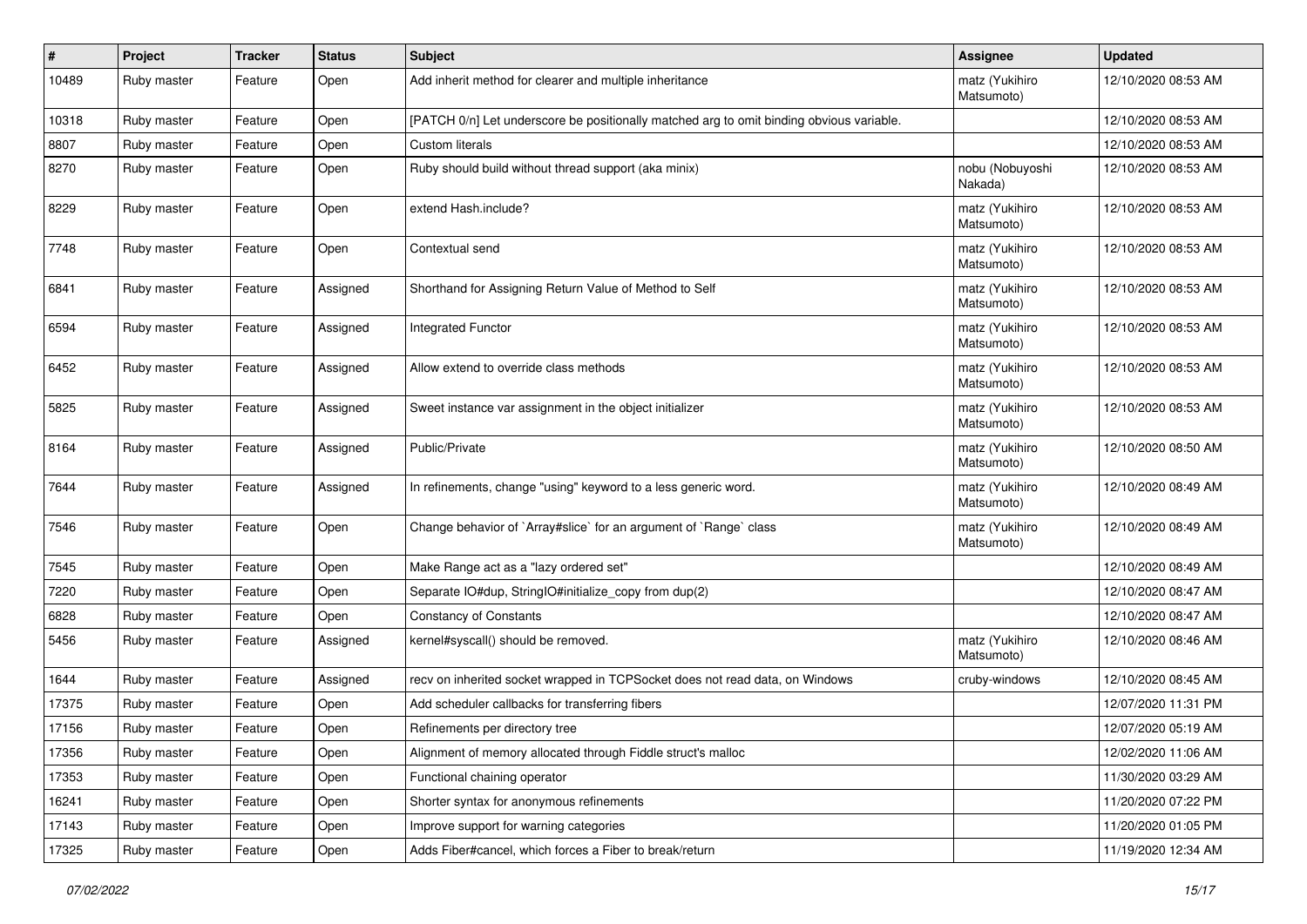| $\vert$ # | Project     | <b>Tracker</b> | <b>Status</b> | Subject                                                                       | Assignee                            | <b>Updated</b>      |
|-----------|-------------|----------------|---------------|-------------------------------------------------------------------------------|-------------------------------------|---------------------|
| 17315     | Ruby master | Feature        | Open          | Hash #transform                                                               |                                     | 11/13/2020 08:38 PM |
| 17298     | Ruby master | Feature        | Open          | Ractor's basket communication APIs                                            |                                     | 11/13/2020 04:16 PM |
| 14922     | Ruby master | Feature        | Assigned      | Resolv getaddresses ignores AAAA records for IPv6                             | akr (Akira Tanaka)                  | 11/13/2020 04:01 AM |
| 11322     | Ruby master | Feature        | Assigned      | OpenUri: RuntimeError: HTTP redirection loop                                  | akr (Akira Tanaka)                  | 11/13/2020 03:52 AM |
| 17311     | Ruby master | Feature        | Open          | Improve performance Array#deconstruct & Array#to_ary                          |                                     | 11/08/2020 07:12 AM |
| 17286     | Ruby master | Feature        | Open          | 'Ractor.new' should accept 'move: true'                                       |                                     | 11/08/2020 03:01 AM |
| 17208     | Ruby master | Feature        | Open          | Add `Set#compact` and `Set#compact!` methods                                  |                                     | 11/05/2020 10:44 AM |
| 17127     | Ruby master | Feature        | Open          | Some TrueClass methods are faster if implemented in Ruby                      |                                     | 11/05/2020 07:11 AM |
| 17288     | Ruby master | Feature        | Open          | Optimize _send_call with a literal method name                                | matz (Yukihiro<br>Matsumoto)        | 10/30/2020 12:17 AM |
| 17290     | Ruby master | Feature        | Open          | Syntax sugar for boolean keyword argument                                     |                                     | 10/29/2020 04:51 AM |
| 17206     | Ruby master | Feature        | Open          | Introduce new Regexp option to avoid global MatchData allocations             |                                     | 10/28/2020 10:43 PM |
| 17285     | Ruby master | Feature        | Open          | Less strict `Ractor.select`                                                   |                                     | 10/26/2020 03:15 AM |
| 17279     | Ruby master | Feature        | Open          | Allow a negative step in Range#step with a block                              | matz (Yukihiro<br>Matsumoto)        | 10/22/2020 02:23 AM |
| 17258     | Ruby master | Feature        | Open          | Oneshot Branch Coverage                                                       |                                     | 10/09/2020 08:26 PM |
| 13153     | Ruby master | Feature        | Open          | Inconsistent sprintf formatting for 0 value                                   |                                     | 09/29/2020 03:30 PM |
| 15815     | Ruby master | Feature        | Open          | Add option to raise NoMethodError for OpenStruct                              | marcandre (Marc-Andre<br>Lafortune) | 09/28/2020 02:11 AM |
| 17056     | Ruby master | Feature        | Open          | Array#index: Allow specifying the position to start search as in String#index |                                     | 09/25/2020 01:41 PM |
| 17173     | Ruby master | Feature        | Open          | open-uri I ciphers IIIIIII                                                    | akr (Akira Tanaka)                  | 09/25/2020 09:17 AM |
| 15628     | Ruby master | Feature        | Assigned      | init_inetsock_internal should fallback to IPv4 if IPv6 is unreachable         | Glass_saga (Masaki<br>Matsushita)   | 09/25/2020 05:42 AM |
| 10561     | Ruby master | Feature        | Open          | Improve function of Thread::Backtrace::Location #path and #absolute_path      |                                     | 09/24/2020 09:39 AM |
| 10637     | Ruby master | Feature        | Assigned      | Puppet orchestration on vagrant fails with Error: Non-HTTP proxy URI          | akr (Akira Tanaka)                  | 09/23/2020 10:23 PM |
| 12416     | Ruby master | Feature        | Open          | struct rb id table lacks mark function                                        |                                     | 09/22/2020 07:43 PM |
| 17165     | Ruby master | Feature        | Open          | Add `filter` and `flatten` keywords to `Enumerable#map`                       |                                     | 09/13/2020 09:41 AM |
| 13719     | Ruby master | Feature        | Open          | [PATCH] net/http: allow existing socket arg for Net::HTTP.start               |                                     | 09/12/2020 09:45 PM |
| 17166     | Ruby master | Feature        | Open          | net/http not supporting unix domain sockets                                   |                                     | 09/12/2020 02:51 PM |
| 16794     | Ruby master | Feature        | Open          | Rightward operators                                                           |                                     | 09/10/2020 09:34 PM |
| 17163     | Ruby master | Feature        | Open          | Rename `begin`                                                                |                                     | 09/09/2020 03:04 AM |
| 17148     | Ruby master | Feature        | Open          | stdbuf(1) support                                                             |                                     | 09/07/2020 04:12 AM |
| 17155     | Ruby master | Feature        | Open          | Add a Diggable mixin                                                          |                                     | 09/05/2020 02:08 PM |
| 17151     | Ruby master | Feature        | Open          | Support multiple builtin ruby code for implimatation in Ruby & C              |                                     | 09/05/2020 01:41 AM |